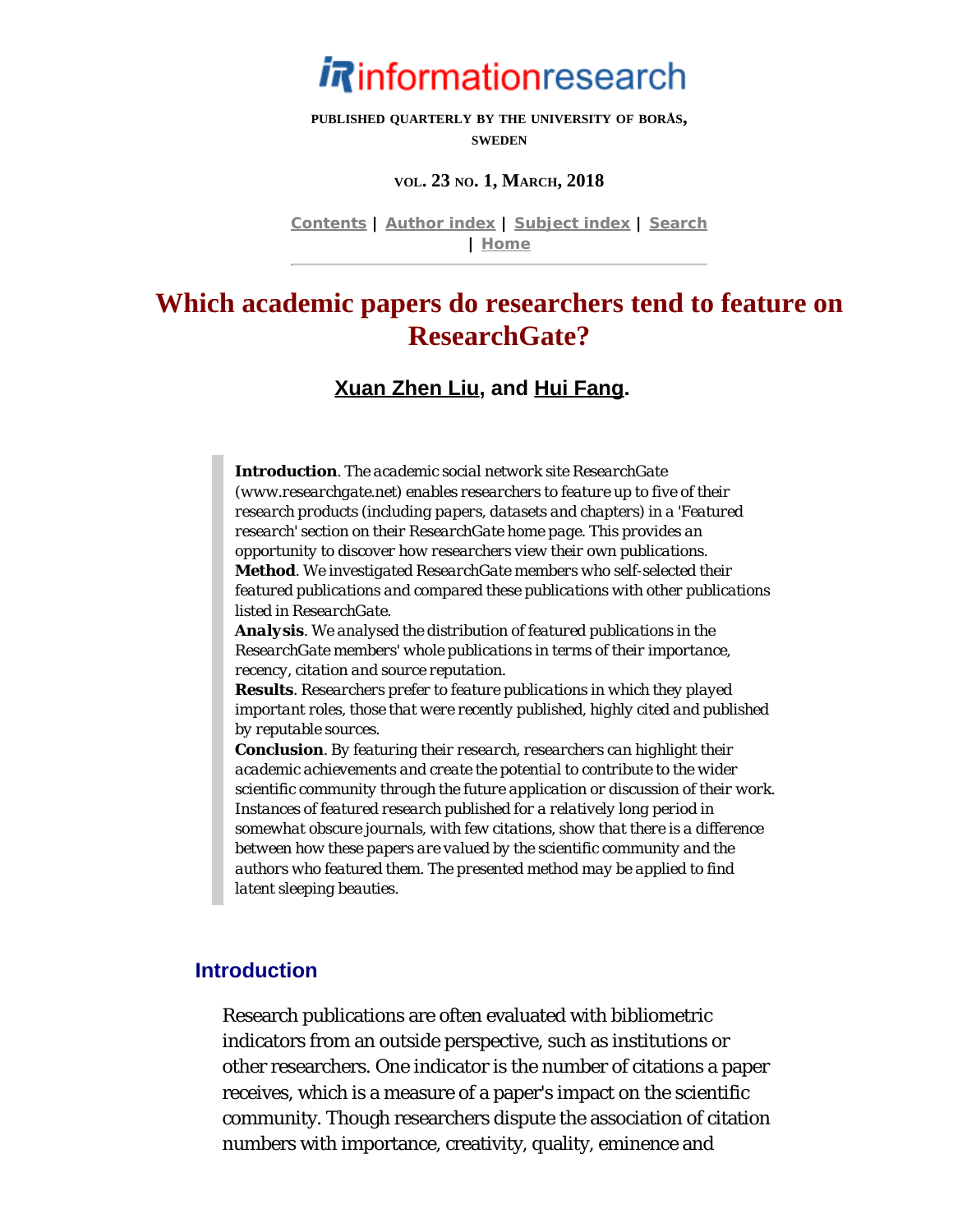persuasiveness [\(Shadish,Tolliver, Gray and Gupta 1995](#page-22-0)), a paper's citation number is generally regarded as providing credit to its authors (e.g., [Gazni and Ghaseminik, 2016](#page-22-0); [Sahoo, 2016](#page-22-0)). When a paper is written by more than one author, credit assignment methods aim to fairly allocate credit to each author according to their importance to the paper. As the proportion of papers with alphabetical authorship decreases [\(Waltman, 2012](#page-22-0)), credit assignment has changed from even assignment, such as normal (or standard) counting ([Lindsey, 1980\)](#page-22-0) and fractional counting [\(de](#page-22-0) [Solla Price, 1981](#page-22-0)), to uneven assignment (e.g., [Egghe, Rousseau](#page-22-0) [and Van Hooydonk, 2000](#page-22-0); [Trueba and Guerrero, 2004](#page-22-0); [Liu and](#page-22-0) [Fang, 2012](#page-22-0); [Stallings](#page-22-0) *[et al.](#page-22-0)*[, 2013](#page-22-0)). Another simple indicator to assess a paper is the reputation of the journal in which it is published. Not all papers published in high-reputation journals are of a high quality [\(Haunschild and Bornmann, 2015](#page-22-0)) and prominent journals have rejected high-quality papers, even those of Nobelclass [\(Campanario, 2009](#page-22-0)). The scientific community values papers published in prominent journals because authors are most likely to be proud of the associated prestige. Another possible reason is that papers in these journals have a high possibility of being highly cited ([Wang](#page-22-0) *[et al.](#page-22-0)*[, 2012](#page-22-0)).

Contrary to evaluation from an outside perspective, how researchers perceive their own work is seldom considered. A potential reason for this is that there have been few channels for obtaining such information. The academic social network website ResearchGate, www.researchgate.net ([Thelwall and Kousha, 2014](#page-22-0), [2015a; Jeng](#page-22-0) *[et al.](#page-22-0)*[, 2017](#page-22-0)) provides a chance to address this problem. ResearchGate has been used in the study of altmetrics [\(Haustein](#page-22-0) *[et al.](#page-22-0)*[, 2014;](#page-22-0) [Ortega, 2015;](#page-22-0) [Thelwall and Kousha, 2015b](#page-22-0); [Hoffmann, Lutz and Meckel, 2016](#page-22-0)) and found to have a selfquantification function for its members [\(Hammarfelt, de Rijcke](#page-22-0) [and Rushforth, 2016\)](#page-22-0), although research evaluations based on indicators provided by ResearchGate or other social media are still in dispute ([Jordan, 2015](#page-22-0); [Kraker and Lex, 2015;](#page-22-0) [Jamali, Nicholas](#page-22-0) [and Herman, 2016](#page-22-0); [Memon, 2016; Nicholas, Clark and Herman,](#page-22-0) [2016; Orduna-Malea](#page-22-0) *[et al.](#page-22-0)*[, 2017](#page-22-0); [Thelwall and Kousha, 2017\)](#page-22-0). Here we try to mine other useful information from its contents. ResearchGate members are mainly researchers or working in the sciences and their research products (including papers, datasets and chapters) are listed on ResearchGate. Up to five research products can be selected by each member to be listed in the 'Featured research' section of their ResearchGate home page. Most research products listed as featured research are members'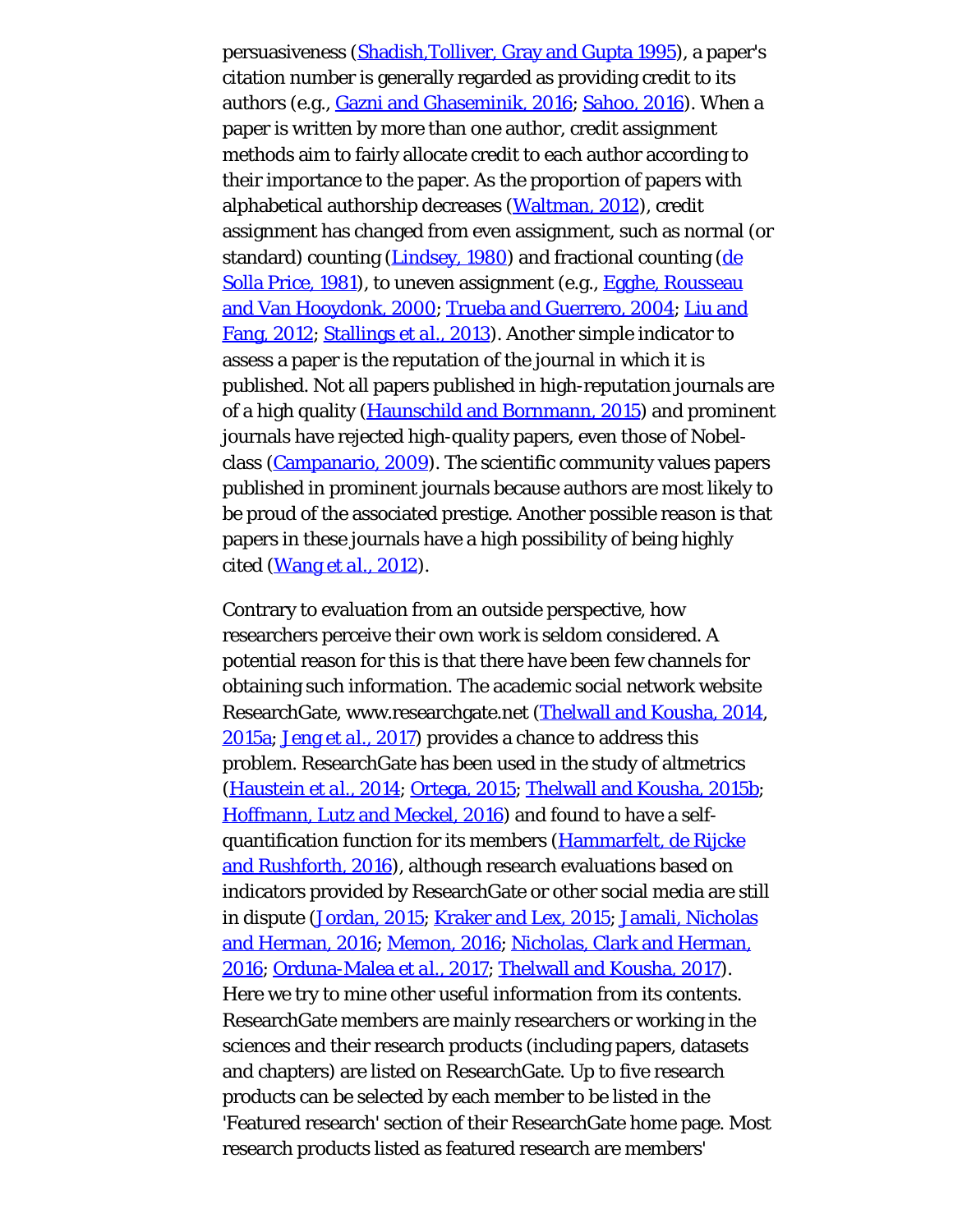academic publications. A research product has higher visibility when chosen as featured research than it would have when not featured.

To the best of our knowledge, there has yet to be an investigation of featured research in ResearchGate. There are some reports about featured articles on other platforms, such as Wikipedia, where editors award the distinction of featured article to those they have determined to have the highest quality ([Ransbotham and Kane,](#page-22-0) [2011](#page-22-0); [Ingawale](#page-22-0) *[et al.](#page-22-0)*[, 2013\)](#page-22-0). Additionally, journals feature papers on their cover as the cover paper. Some journals feature the best paper of an issue (such as a future Nobel Prize contender) while others choose those with eye-catching or striking images [\(Wang,](#page-22-1) [Liu and Mao, 2015](#page-22-1)). For featured articles both on Wikipedia and in journals, the selection is made by people other than the authors. In contrast, ResearchGate enables its members to select their own research products to feature. According to the criteria for featuring articles in Wikipedia and journals, we supposed that if the featured products are selected by members themselves, ResearchGate members would feature their best or most important publications, or those to which they want to draw the most attention. Under the current academic research evaluation system, citations, source reputation of a paper, and roles played in a paper, can bring credit to researchers. Recent publications represent an author's research advancements and capability.

In this paper, we investigated how researchers view their own publications by comparing ResearchGate members' featured research and other publications. Our research questions are: (a) What kinds of publications are featured by their authors? (b) What do researchers consider when choosing publications to feature on ResearchGate? (c) Are there papers that the author values but others have not recognised? Suggestions for researchers and the scientific community regarding these points were provided according to the answers.

#### **Data collection**

Information was collected about ResearchGate members' publications and featured research from universities in the US. These universities were selected from the 2016 National University Rankings by US News & World Report. Collecting data from ResearchGate is time consuming and requires considerable resources, so only one of every five universities out of the first 231 listed (those with a rank provided) were selected (See Table A1).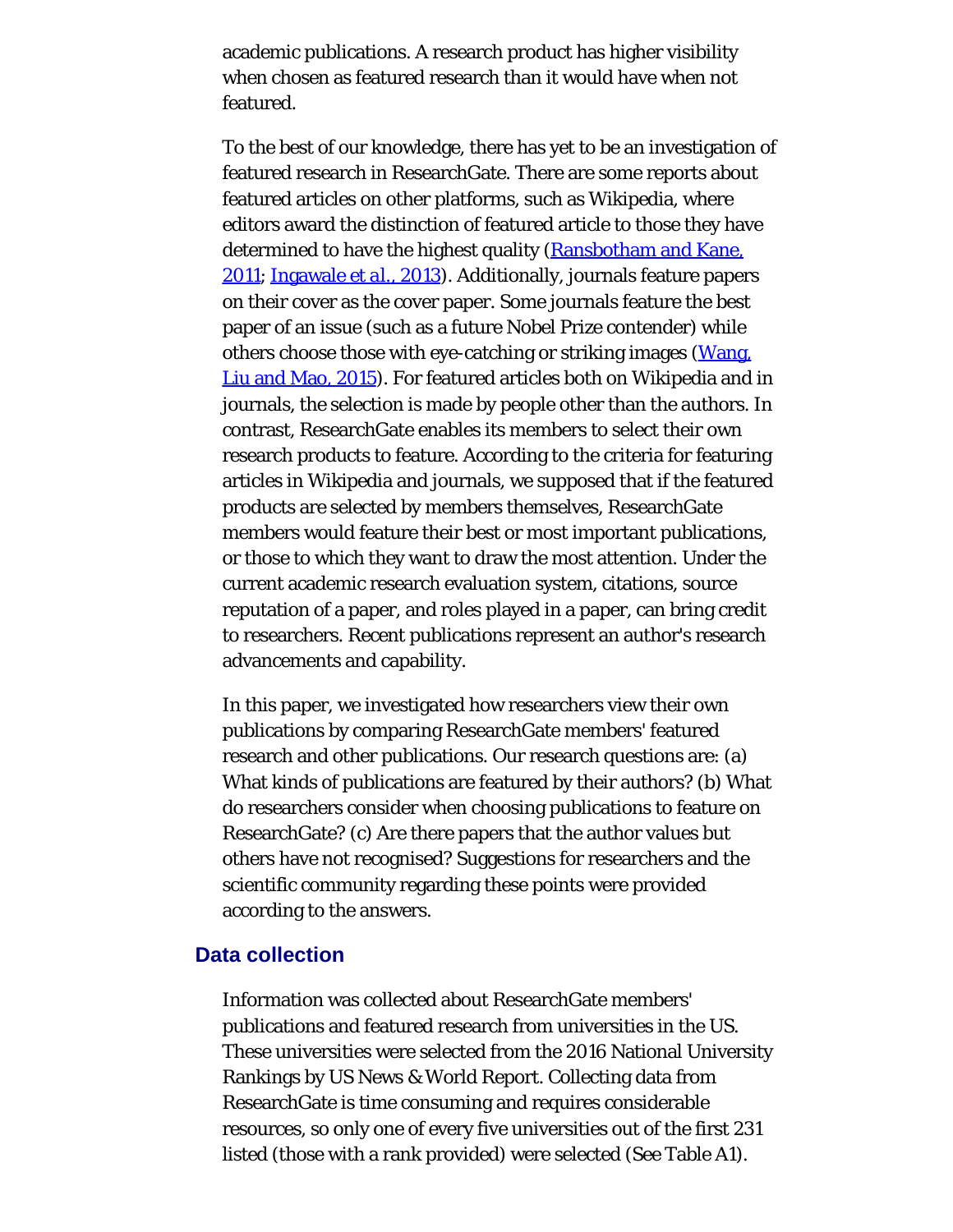The selected universities had their ranks schemed as : 1, 6, 11, 16, ..., 221, 226, 231. Some universities may have the same rank. For example, Columbia University and Stanford University tie for 5th (they cover rank 6). For such cases, the university with the most ResearchGate members was selected. Following this approach, for the twelve-university tie for 220th (covering ranks 221, 226 and 231), New Mexico State University, University of Massachusetts Boston and Utah State University were selected based on the number of ResearchGate members.

If a member has more than three research products, ResearchGate lists three of them as the default, featured research according to the recency of the publication, its citation and view counts, among other criteria. Members can change this listing and select up to five featured research products. As many members might not notice or care to use this function and do not change the default, we needed to identify those who did select their featured research. Members with more than three featured research products set the featured research by themselves. Therefore, for each university selected, we investigated only the ResearchGate members with four or five featured research products. [Table A1](#page-22-2) lists the numbers of such members from each university.

In this study, we compared the reputation of sources (academic journals and conferences) publishing the featured research and other publications of the selected members. We only considered papers whose sources are listed in ResearchGate. Some ResearchGate members feature all their publications; thus, information about such members is meaningless for the statistics in this study. Therefore, we only counted ResearchGate members with at least 10 publications whose sources are listed in ResearchGate. A total of 2,708 ResearchGate members were investigated. We collected information about their cumulative 95,424 publications and 11,821 of those chosen as featured research. Note, featured research is designated in ResearchGate, while all the featured research products we selected for investigation were papers published in academic journals and conferences that were denoted as featured publications.

The reputation of the publication source is represented by SCImago Journal Rank (SJR) from Elsevier-Scopus, a sizeindependent indicator of journals' and conferences' influence or prestige [\(Gonzalez-Pereira, Guerrero-Bote and Moya-Anegon,](#page-22-0) [2010](#page-22-0); [Olmeda-Gomez and de Moya-Anegon, 2016](#page-22-0)). 2015 SJR was used to measure the sources. For the renamed journals, we used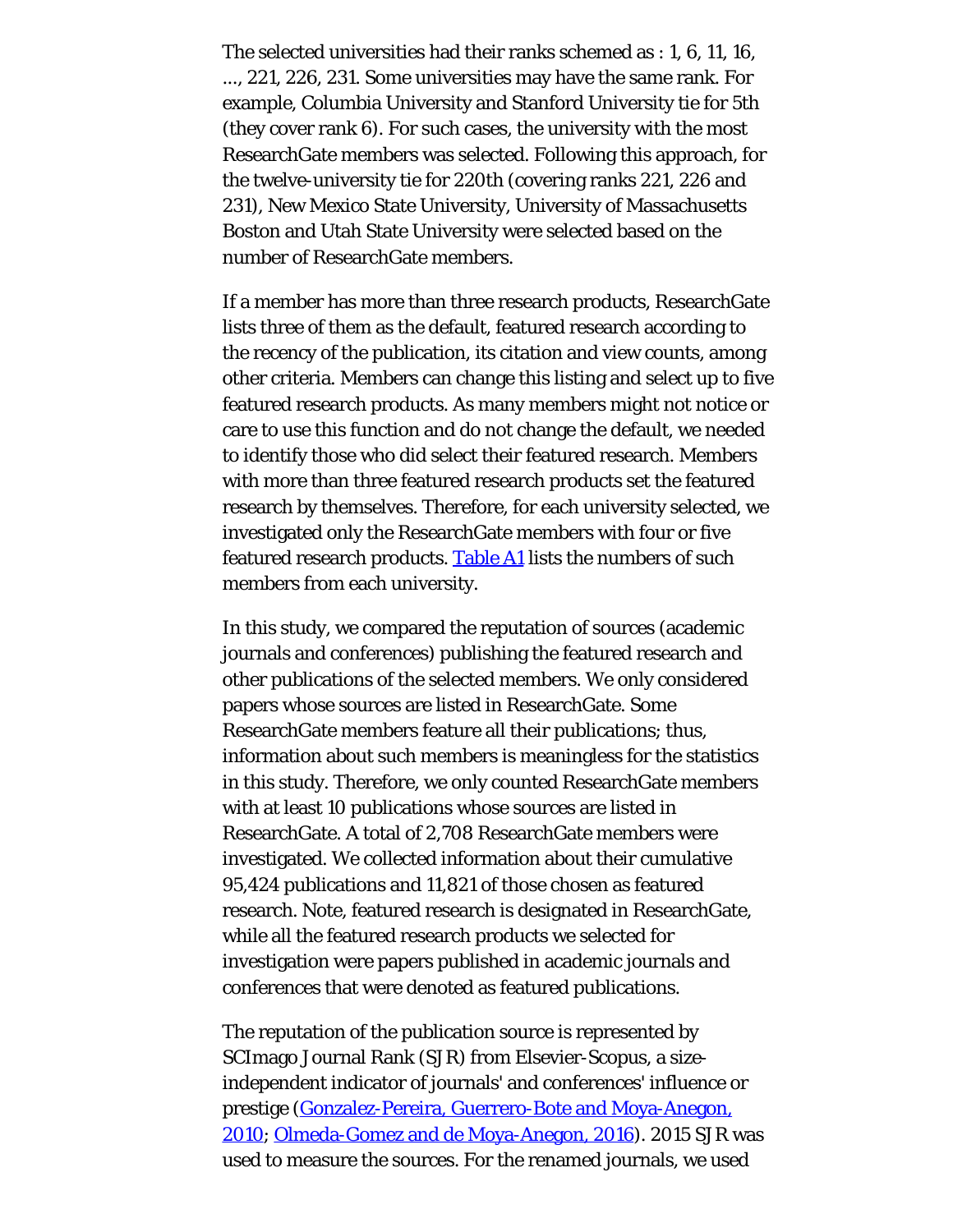the SJR value of the journal under its new title. If a journal or conference had no SJR, then we set it as 0.

Besides the source, we also obtained the publications' ages, citations received (collected by ResearchGate), the author rank of the ResearchGate member, number of authors per publication and the academic positions of selected ResearchGate members who listed their academic positions in ResearchGate. Data collection was completed on 1 November 2016.

Some readers might not know how to edit their own featured research in ResearchGate. The steps for ResearchGate members to set their featured research are as follows: click on their avatar in the upper-right corner of the ResearchGate page and find the Featured research section in the Overview tag page. Next, scroll to the Edit link in the upper-right corner of the section (the link is an inconspicuous pen icon when the mouse is outside the Featured research section). Click this link and a pop-up dialog box will appear, in which ResearchGate members can select or delete their own featured research products on their ResearchGate home page.

### **Methodology**

## **Estimation of authorship tendency of featured research**

ResearchGate only lists up to four authors for each publication: i.e., the first, second, third and last author. If a publication has more than four authors, ResearchGate provides a link indicating the number of remaining authors. When the link is clicked, up to 50 additional authors are visible. If the target author is not in the expanded list, the link can be clicked again to reveal the next 50 authors.

We used the author rank information of the inspected ResearchGate member based on the following criteria: whether he or she is the first, second, third or last author. This is because those positions are usually used to represent author importance. Our investigation is to check whether the member is important to his or her publications and thus there is little need for the timeconsuming and tedious work required to check author position by expanding the link.

To differentiate the importance of a ResearchGate member in each paper with his or her various positions in the by-line among his or her publications, we used the axiomatic approach [\(Stallings](#page-22-0) *[et al.](#page-22-0)*[,](#page-22-0)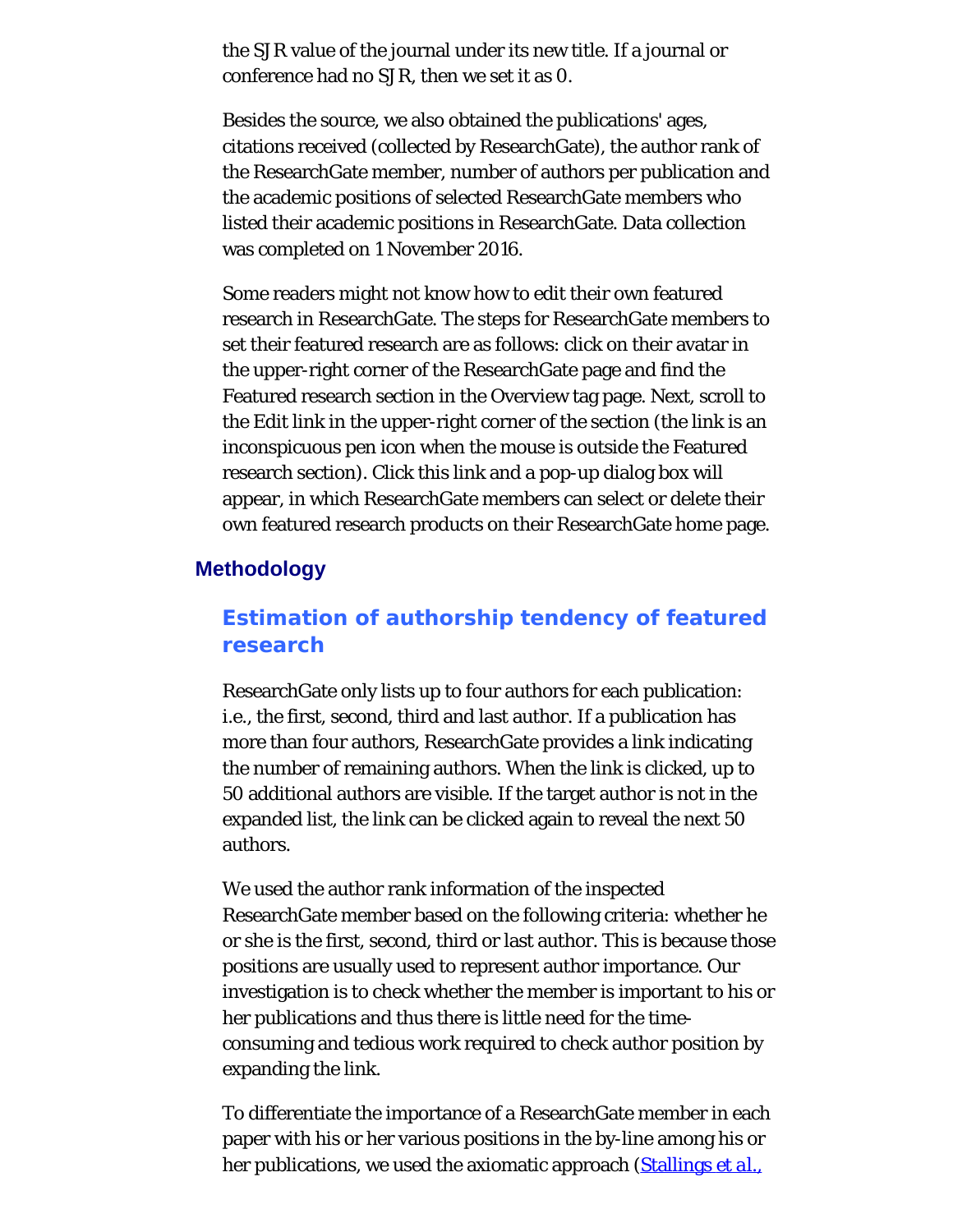[2013\)](#page-22-0). This assigns credit of a given paper to the co-authors to estimate the proportion of the contribution made by the ResearchGate member to the paper. We used the axiomatic approach with equal contribution groups. We tied the first and last author for the most important author, because many last authors are leaders of the research [\(Zhao and Strotmann, 2011](#page-22-3)) and are the corresponding or senior authors ([Riesenberg and Lundberg, 1990;](#page-22-0) [Liu and Fang, 2014\)](#page-22-0). This created the possibility for error because some last authors are the least important; this kind of error will be discussed in the following sections. We tied the authors other than the first, second, third and last (denoted as middle authors for short) for the fourth and least important authors. This also presented the potential for introduced error and will be discussed in the following sections. Then the credit assigned to an author was estimated as [\(Stallings](#page-22-0) *[et al.](#page-22-0)*[, 2013](#page-22-0)):

$$
c(r) = \frac{1}{m} \sum_{j=r}^{m} \frac{1}{\sum_{k=1}^{j} n_k}
$$
 (1)

where *m* is the number of author groups based on author importance. If the paper has one or two authors, then *m* = 1. If the author number is three or four, then *m* is 2 or 3, respectively. If the authors are more than four, then *m* is 4. *r* is the rank of author group. If the ResearchGate member is the last author, then *r* is 1, tied for the first author. If there are more than four authors of the paper and the ResearchGate member is a middle author, then *r* is 4. Otherwise, *r* is the author rank of the member in the by-line. *nk* is the number of authors in the *k*-th author group. If the author number is 1, then  $n_1 = 1$ , otherwise  $n_1 = 2$ . If the paper has more than two or three authors, then  $n_2 = n_3 = 1$ . If there are more than four authors, then  $n_4$  equals the number of authors minus 4.

We then ranked each selected ResearchGate member's papers using the member's estimated importance to the papers, according to Equation 1. The higher the *c*(*r*, the greater the importance of the member to the paper. Each member's papers are ranked in descending order of *c*(*r*). We gave each rank in this queue a normalised score from 0 to 1. Supposing a member has *N* papers in such a queue, the score of the *k*-th  $(1 \leq k \leq N)$  paper is:

$$
s_{ac}(k) = (k - 0.5) / N \tag{2}
$$

If several papers have the same *c*(*r*), we used the average of their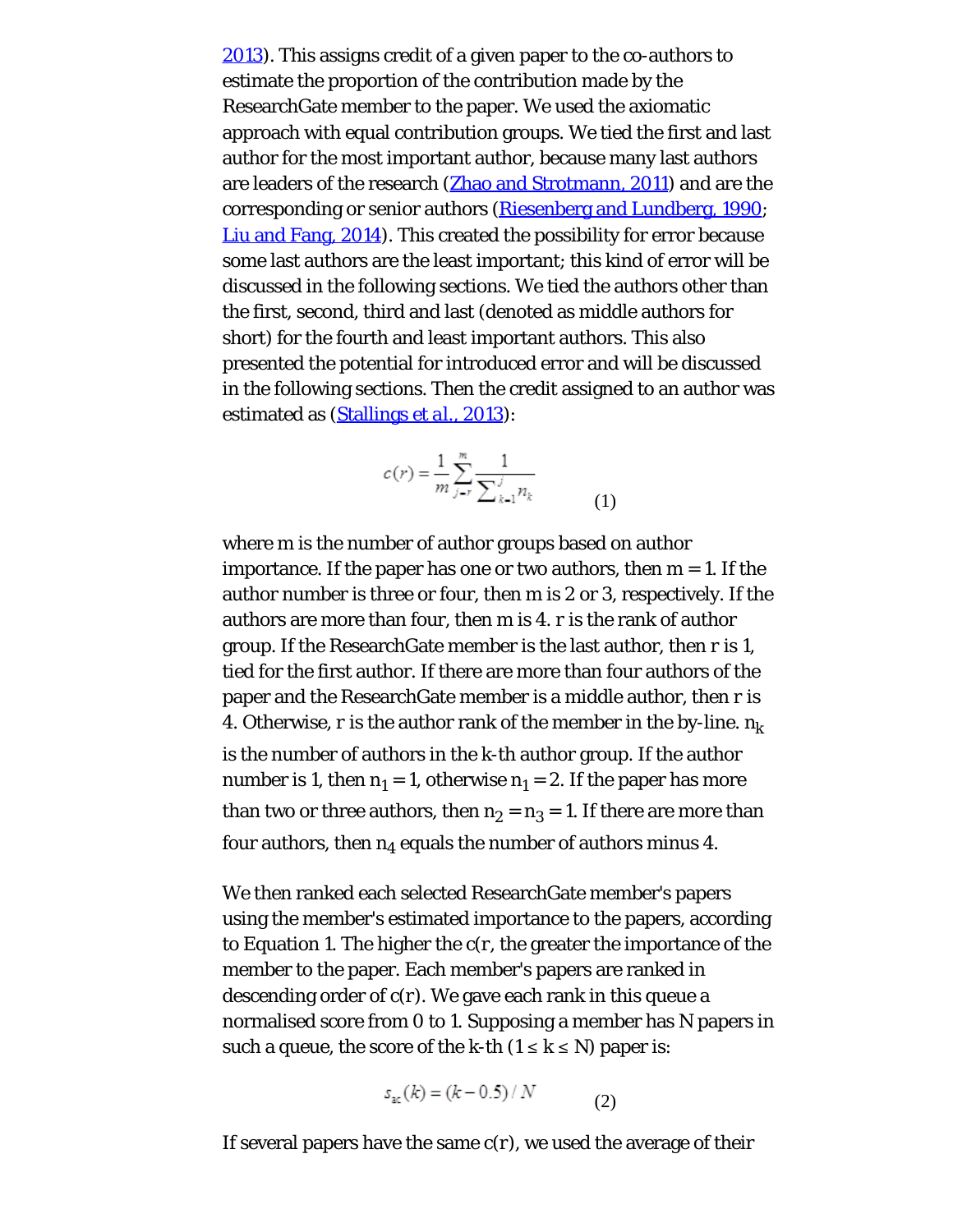scores to replace the individual scores. The average and median value of all the paper scores in the queue is 0.5.

Suppose a member has  $N_f$  featured publications inspected in this study. We denoted the score given to the *i*-th (1 ≤ *i* ≤ *Ni* ) featured publication as  $s_{\rm ac\_f}(k_j)$ , where  $k_j$  is the rank of the *i*-th featured publication in the queue. If the member featured publications in which he or she played an important role, then the average value of all  $s_{\text{ac\_f}}(k_i)$  is low.

# **Estimation of recency tendency of featured research**

To investigate the recency tendency of featured publications, we ranked each ResearchGate member's papers in descending order of publication time, which is when a paper was published by the journal that accepted it. The first paper (rank 1) in this queue is the most recently published. We gave each rank in this queue a normalised score, similar to Equation 2. The only difference is that we used the rank of recency of the papers to replace the rank of author's importance. We denoted the score of the *i*-th featured publication in this queue as *s*rec\_f(*ki* ).

# **Estimation of citation tendency of featured research**

To investigate the impact tendency of featured publications, we ranked each selected ResearchGate member's papers in descending order of their number of citations. Because citations require time to accumulate, we only compared papers published before 2015; thus, most of them had at least two years to accumulate citations. We gave each rank in this queue a normalised score, similar to Equation 2. The only difference is that we used the rank of paper citation numbers to replace the rank of author's importance. We denoted the score of the *i*-th featured publication in this queue as *s*cit\_f(*ki* ). In this comparison, we chose the ResearchGate members with more than ten publications published before 2015. We used 67,397 selected papers, 6,200 of which are ResearchGate members' featured publications.

The number of citations increases with a paper's age. A newer publication may have lower citations at the time of investigation than an older one, not because its potential total impact is low, but because it is more recent and thus has not had enough time to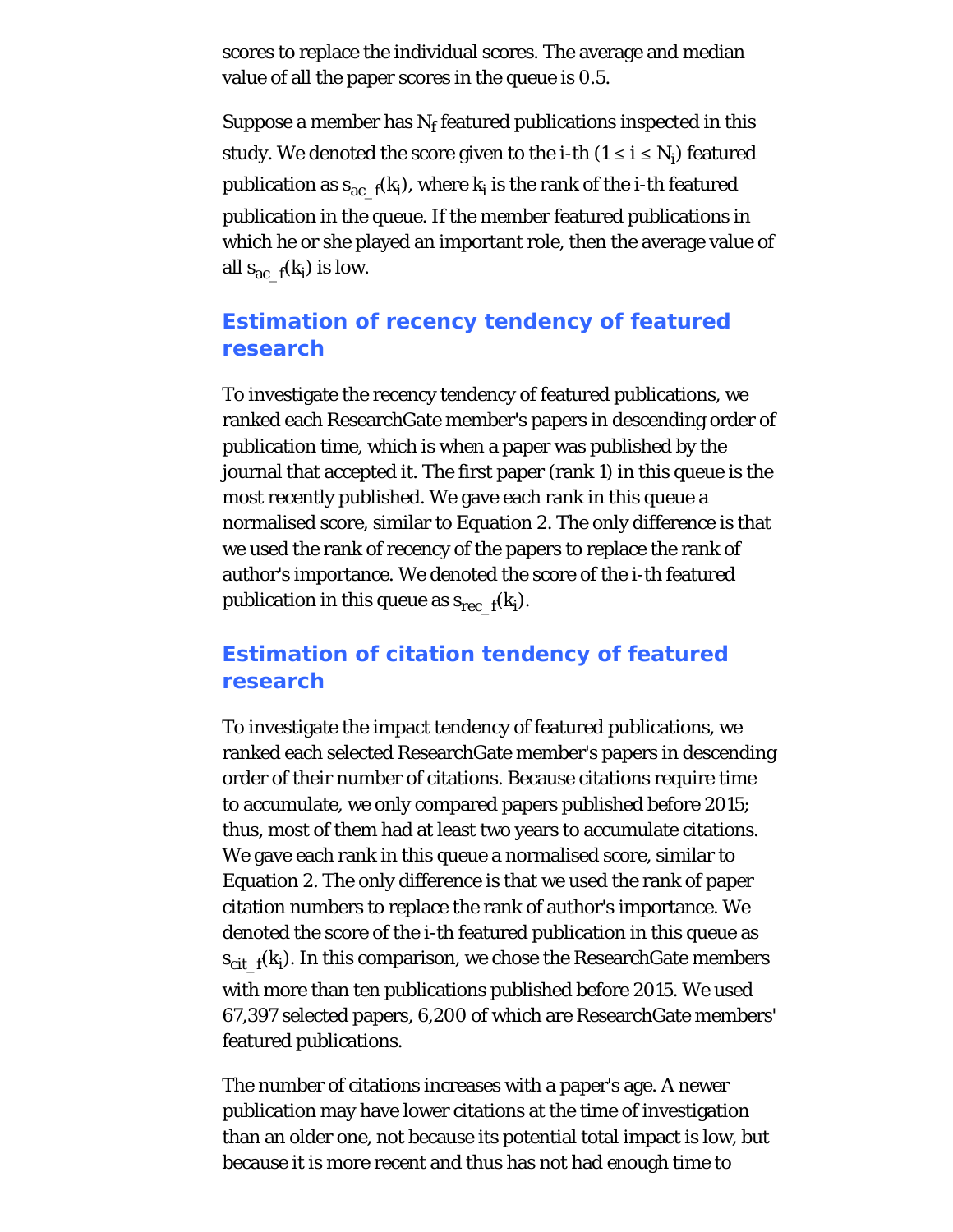accumulate a high number of citations. To correct this bias in comparing papers with different ages, we also ranked the papers of each selected member according to their average citations a year, or citation rate [\(Cano and Lind, 1991](#page-22-0)), in descending order. The score of the *i*-th featured publication in this queue is denoted as *s*citr\_f(*ki* ). The samples used in this comparison are same as those in the previous paragraph.

# **Estimation of source reputation tendency of featured research**

To investigate the source reputation tendency of featured publications, we ranked each selected ResearchGate member's papers in descending order of the publication sources' SJR. The first paper (rank 1) in this queue was published by the most reputable source. We gave each rank in this queue a normalised score, similar to Equation 2. The only difference is the use of the rank of source SJR in place of the author's importance. We denoted the score of the *i*-th featured publication in this queue as  $s_{\text{sr}\_\text{f}}(k_{i})$ .

### **Results and discussion**

### **Authorship tendency of featured research**

Figure 1 shows the cumulative distribution of  $s_{ac-f}$  of all the selected ResearchGate members' featured publications in their own paper queues ranked in the descending order of the proportion of paper credit assigned to the member. The average and median value of  $s_{ac-f}$  is 0.418 and 0.381. If there is no preference in the selection of featured publications by ResearchGate members,  $s_{ac-f}$  obeys uniform distribution and its mathematical expectation is 0.5. Thus, it denies that ResearchGate members did not consider their rank in by-lines when they selected publications to feature, with *p* < 0.001. Members tended to select papers in which they were important authors as featured publications.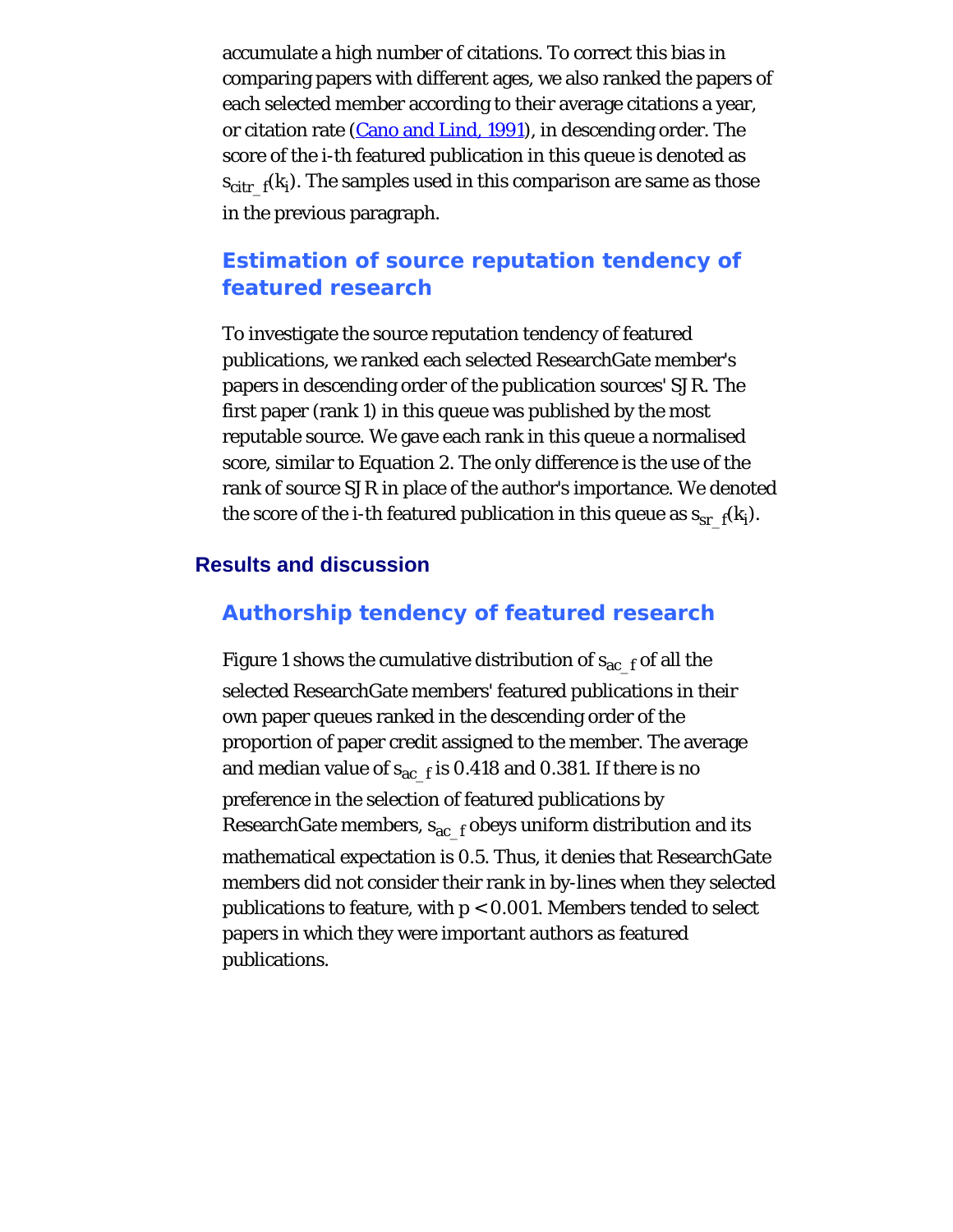



When we estimated the importance of ResearchGate members to their publications, we regarded the last author as the most important; however, there are situations in which the last author is the least important. Additionally, middle authors have differing levels of importance and might have a higher status in some papers (e.g., they may be corresponding authors or co-senior author). Thus, this could introduce errors in the estimations. Here, we use the data in Table 1 to support the above conclusion. In more than 60% of the featured publications, ResearchGate members are the first author, who is of high importance for papers other than those with alphabetical authorship. When all ResearchGate publications are considered, the proportion of papers for which the ResearchGate member is the first author is lower (36.1%). The proportion of papers naming the ResearchGate member first is comparatively higher among featured publications, which holds true for all the ResearchGate member groups that we identified. In addition, for all identified member groups, the proportions of papers in which the ResearchGate member is the second, third, middle and last author are smaller for featured publications than among the complete list. The only exception is that for the group of ResearchGate members identified as research leaders (defined in Table 1 and the following paragraph), the proportion of featured publications with the ResearchGate member as last author is higher than that of all the papers inspected. In particular, papers in which the ResearchGate members are the middle and last authors only account for 7.2% and 14.9%, respectively, of featured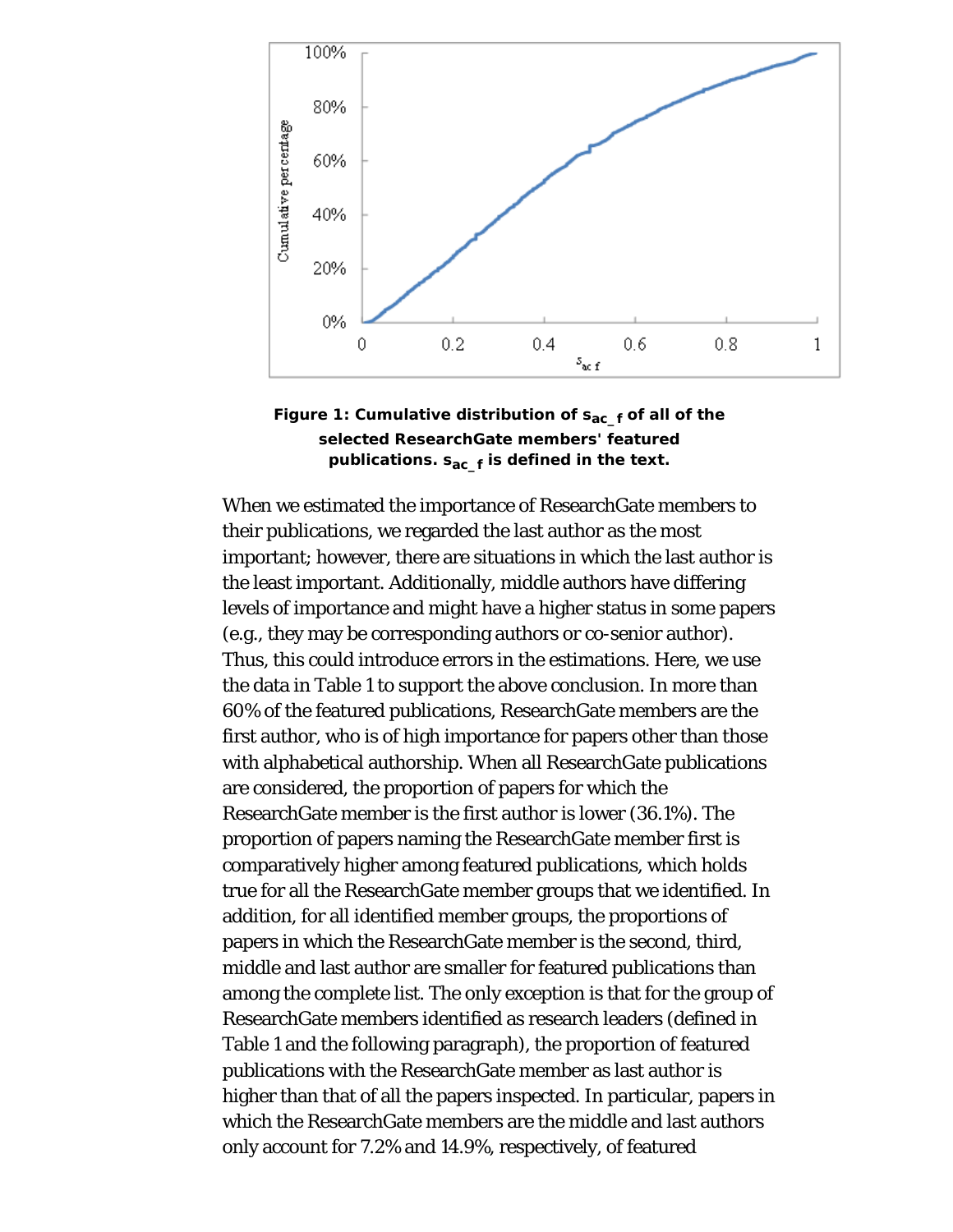publications; both proportions are distinctly lower than the corresponding proportions of all inspected publications. Additionally, among the featured publications in which the ResearchGate members are the last authors, about one-third of papers (572 out of 1762) have only two authors, the second of whom may have also played an important role even if he or she is not the corresponding or senior author.

| <b>Author</b><br>Rank <sup>a</sup> | <b>All</b><br><b>Papers</b> | <b>Featured</b><br>publications<br>(FP) | FP of<br>research<br><b>leaders</b><br>Iэ | <b>FP</b> of<br>assist.<br>prof. and<br>lecturer | FP of<br>juniors<br>c |
|------------------------------------|-----------------------------|-----------------------------------------|-------------------------------------------|--------------------------------------------------|-----------------------|
| First                              | 34473                       | 7133                                    | 1608                                      | 1884                                             | 1647                  |
|                                    | (36.1%)                     | $(66.9\%)$<br>$(60.3\%)$<br>$(48.9\%)$  |                                           |                                                  | $(68.4\%)$            |
| Second                             | 15371                       | 1511                                    | 335                                       | 348(12.4%)                                       | 358                   |
|                                    | (16.1%)                     | (12.8%)                                 | (10.2%)                                   |                                                  | (14.9%)               |
| <b>Third</b>                       | 8786                        | 560 (4.7%)                              | 85                                        | 109 (3.9%)                                       | 130                   |
|                                    | $(9.2\%)$                   |                                         | $(2.6\%)$                                 |                                                  | $(5.4\%)$             |
| Middle                             | 15857                       | 855 (7.2%)                              | 207                                       | 152 (5.4%)                                       | 199                   |
|                                    | $(16.6\%)$                  |                                         | (6.3%)                                    |                                                  | (8.3%)                |
| Last                               | 20937                       | 1762                                    | 1054                                      | 324                                              | 73                    |
|                                    | (21.9%)                     | $(14.9\%)$                              | (32.0%)                                   | (11.5%)                                          | $(3.0\%)$             |

Note: a. Papers counted in the last author rank row do not include papers by one author. Papers counted in the second and third author rank rows do not include those in which the inspected ResearchGate members are the last author. The middle author rank row refers to authors other than the first, second, third and last author.

b. Research leaders include professors, associate professors and deans.

c. Juniors include undergraduate students, graduate students, doctoral, and post-doctoral students.

#### **Table 1: Authorship distribution of ResearchGate members among papers of different groups**

Table 1 also shows that for nearly 15% of the featured publications with ResearchGate members as last authors, the ResearchGate members are research leaders (including professors, associate professors and deans). Some ResearchGate members were marked only as deans (or department chairmen) without other academic titles. As deans usually are of high academic reputation, we grouped them together with professors and associate professors as research leaders. Nearly one-third of research leaders' featured publications are those in which they are the last authors, indicating senior authorship. This proportion is much higher than that of all publications inspected (21.9%), all featured publications inspected (14.9%), featured publications of assistant professors and lecturers (11.5%) and those of junior researchers (3%). Especially, the much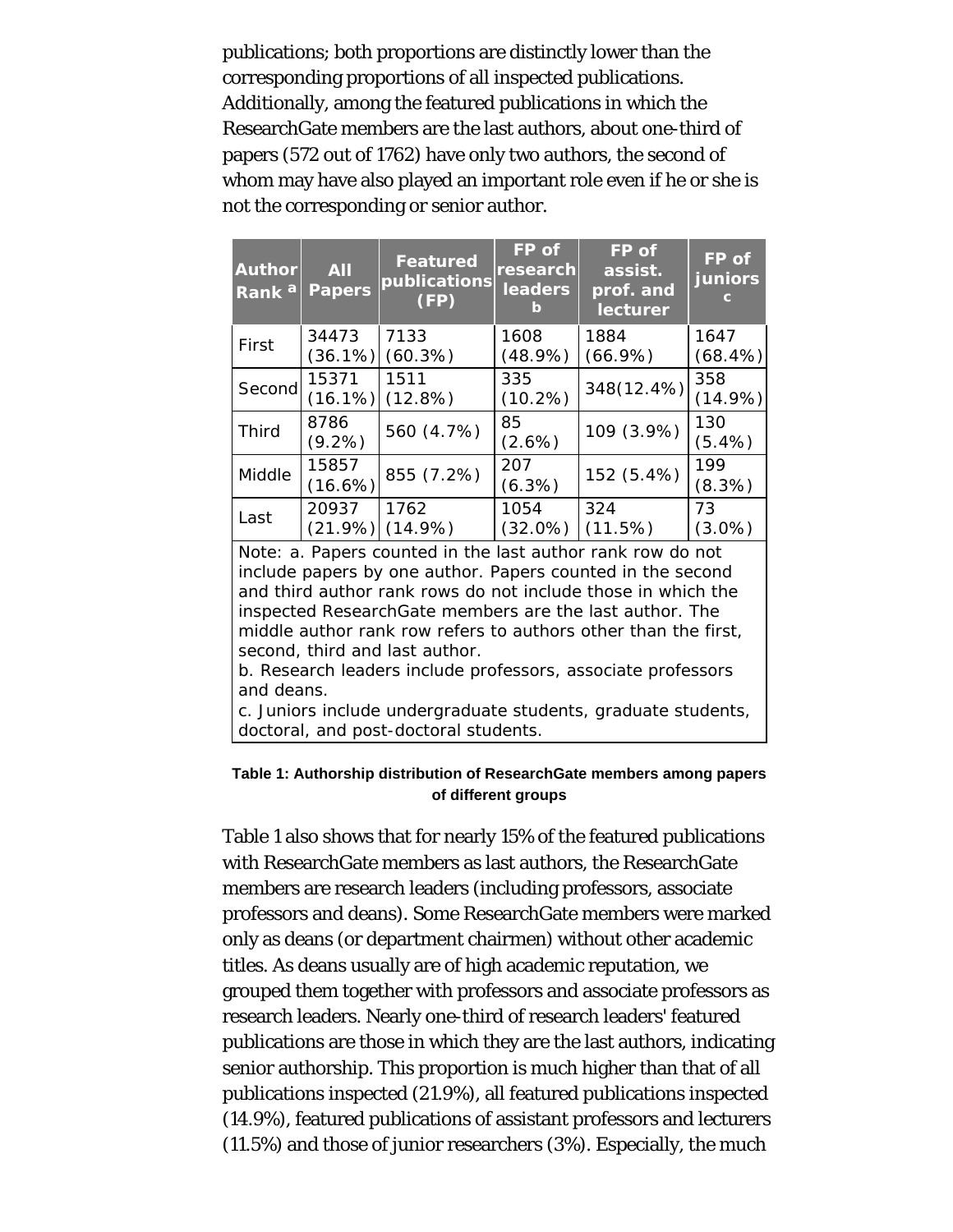lower value of this proportion for junior researchers demonstrates that junior researchers are less likely to be the last author (which is mainly occupied by senior authors) or they avoided featuring papers in which they did not have an important role.

Table 1 indicates that the importance of the ResearchGate members for some of their featured research is lower than their importance for most of their publications. One cause might be the errors introduced from the treatment of the middle and last authors, as aforementioned. The other cause is most likely, as we will show that ResearchGate members considered other aspects when they selected publications to feature.

### **Recency tendency of featured research**

The cumulative distribution of  $s_{rec-f}$  of all the selected ResearchGate members' featured publications in their own paper queues, ranked in the order of the recency of their papers, is similar to the curve in Figure 1. The average and median value of  $s_{\text{rec-f}}$  is 0.381 and 0.328, respectively. Similarly, we reached the conclusion that ResearchGate members tend to select recently published papers to feature (*p* < 0.001), which is consistent with the long academic tradition that researchers list their most recent publications first.

# **Citation tendency of featured research**

Figure 2 shows the cumulative distribution of  $s_{\text{cit-f}}$  and  $s_{\text{cit-f}}$  of all the selected ResearchGate members' featured publications published before 2015, in their own paper queues ranked in descending order of citations and citation rate. The average and median value of  $s_{\text{cit-f}}$  is 0.409 and 0.387, respectively. The average and median value of  $s_{\text{citr }f}$  is 0.340 and 0.283, respectively. Thus, we concluded that ResearchGate members tend to select highly cited papers to feature  $(p < 0.001)$ .

Figure 2 shows that the cumulative distribution of  $s_{\text{citr-f}}$  is higher than that of  $s_{\text{cit-f}}$ , and the average and median values of  $s_{\text{cit-f}}$  are distinctly lower than those of  $s_{\text{cit}\_{\text{f}}}$ . The figure demonstrates that the selected ResearchGate members considered citation number and recency in their selection of publications to feature, or they valued papers with a high citation rate.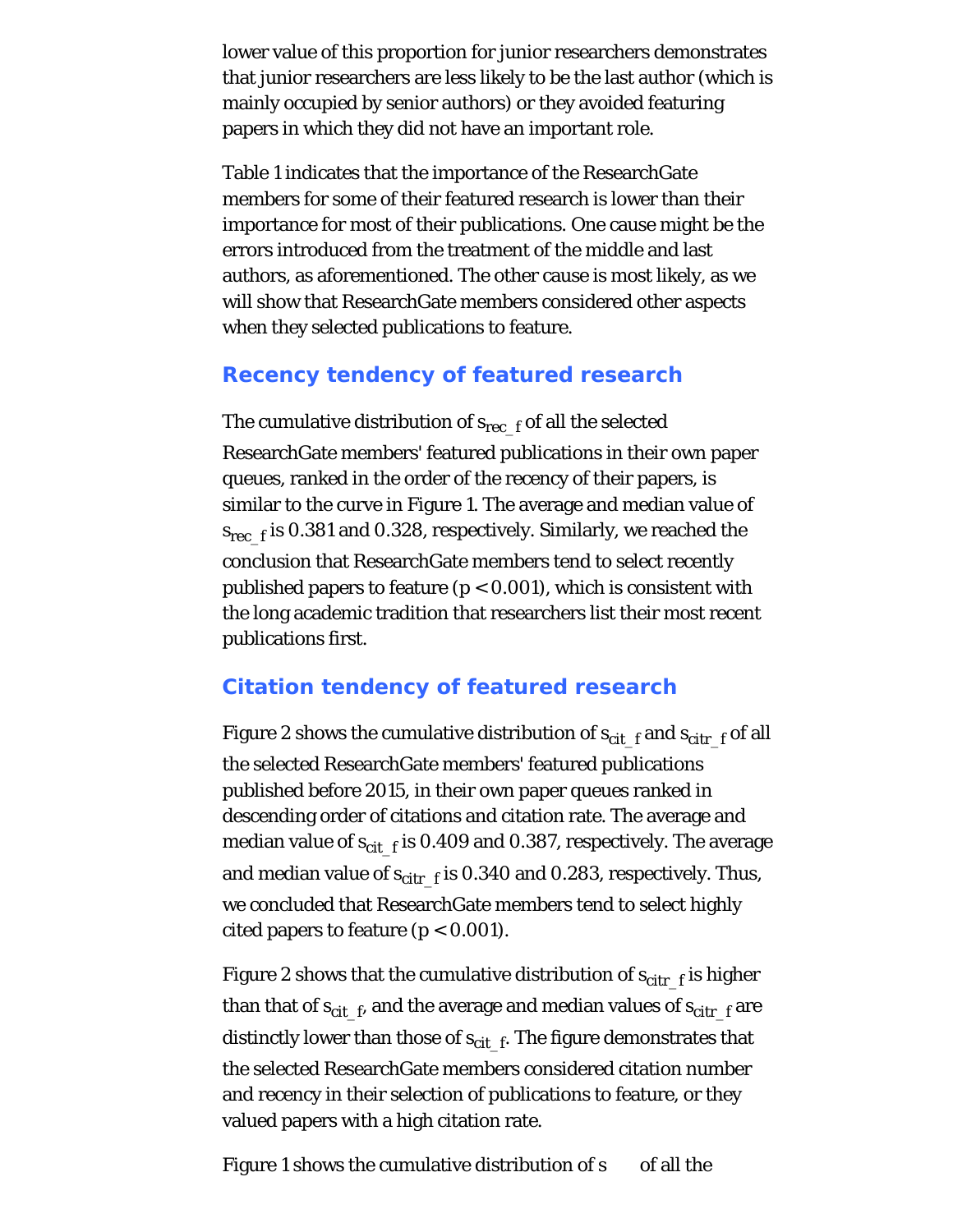selected ResearchGate members' featured publications in their own paper queues ranked in the descending order of the proportion of paper credit assigned to the member. The average and median value of  $s_{ac-f}$  is 0.418 and 0.381. If there is no preference in the selection of featured publications by ResearchGate members,  $s_{ac-f}$  obeys uniform distribution and its mathematical expectation is 0.5. Thus, it denies that ResearchGate members did not consider their rank in by-lines when they selected publications to feature, with *p* < 0.001. Members tended to select papers in which they were important authors as featured publications.



**Figure 2: Cumulative distribution of** *s***cit\_f (curve 1) and** *s***citr\_f (curve 2) of all of the selected ResearchGate members' featured publications published before 2015.** *s***cit\_f and** *s***citr\_f are defined in the text.**

## **Source reputation tendency of featured research**

The cumulative distribution of  $s_{sr-f}$  of all of the selected ResearchGate members' featured publications in their own paper queues, ranked in descending order of the reputation of the publication source, is similar to the curve in Figure 1. The average and median value of  $s_{sr-f}$  is 0.386 and 0.348, respectively. Similarly, we concluded that ResearchGate members tend to select papers published by high-reputation sources to feature (*p* < 0.001)

ac\_f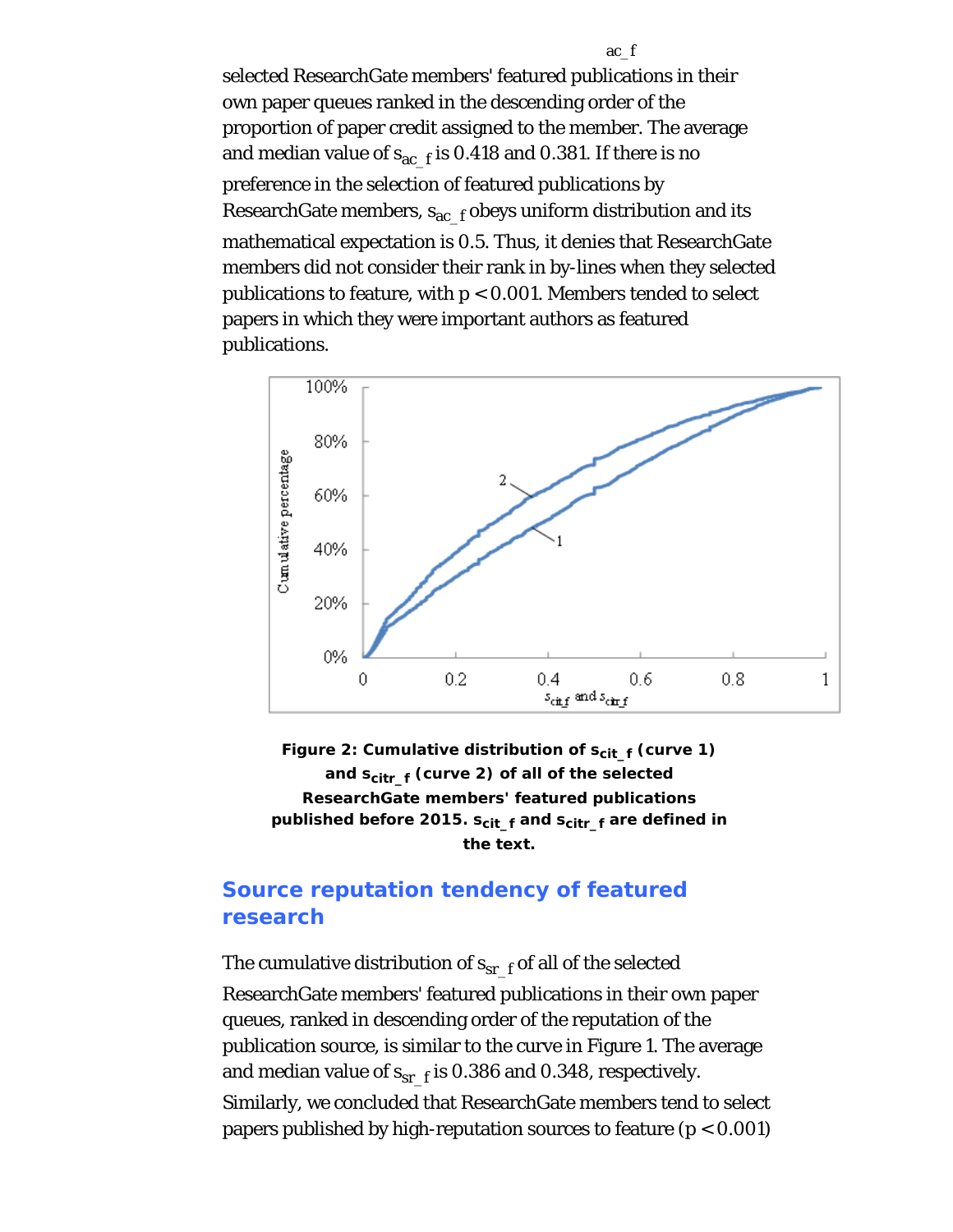### **Multi-aspect considerations in selection of featured research**

Figure 3 shows a scatter plot of  $s_{\text{rec-}f}$  (x axis) versus  $s_{\text{sr-f}}$  (y axis) for the featured publications inspected. The samples ranged nearly over all possible positions in the space, but were not distributed evenly with a higher density close to the origin. The closer a point is to the co-ordinate origin, the denser are the samples at that point. The scatter plots of other combinations of featured publications rank scores (among *s*ac\_f, *s*rec\_f, *s*citr\_f and *s*sr\_f) are similar. The distribution of points in the scatter plots demonstrates that the investigated ResearchGate members tend to feature publications in which they are important authors, those that are published recently, have a high impact (reflected in a high citation number) and are published by high-reputation sources. If a featured publication does not meet all the above conditions, it usually meets at least one of the above conditions.



**Figure 3: Scatter plot of** *s***rec\_f and** *s***sr\_f of the** featured publications inspected.  $s_{rec-f}$  and  $s_{sr-f}$  are **defined in the text.**

Some ResearchGate members value certain conditions (such as the number of citations) more than other conditions; thus, they neglect the latter in their selection of publications to feature. To show their academic standing, some ResearchGate members may prefer to feature highly cited publications, which are usually their old work. Conversely, some members may intend to contribute to the scientific community by featuring their publications and further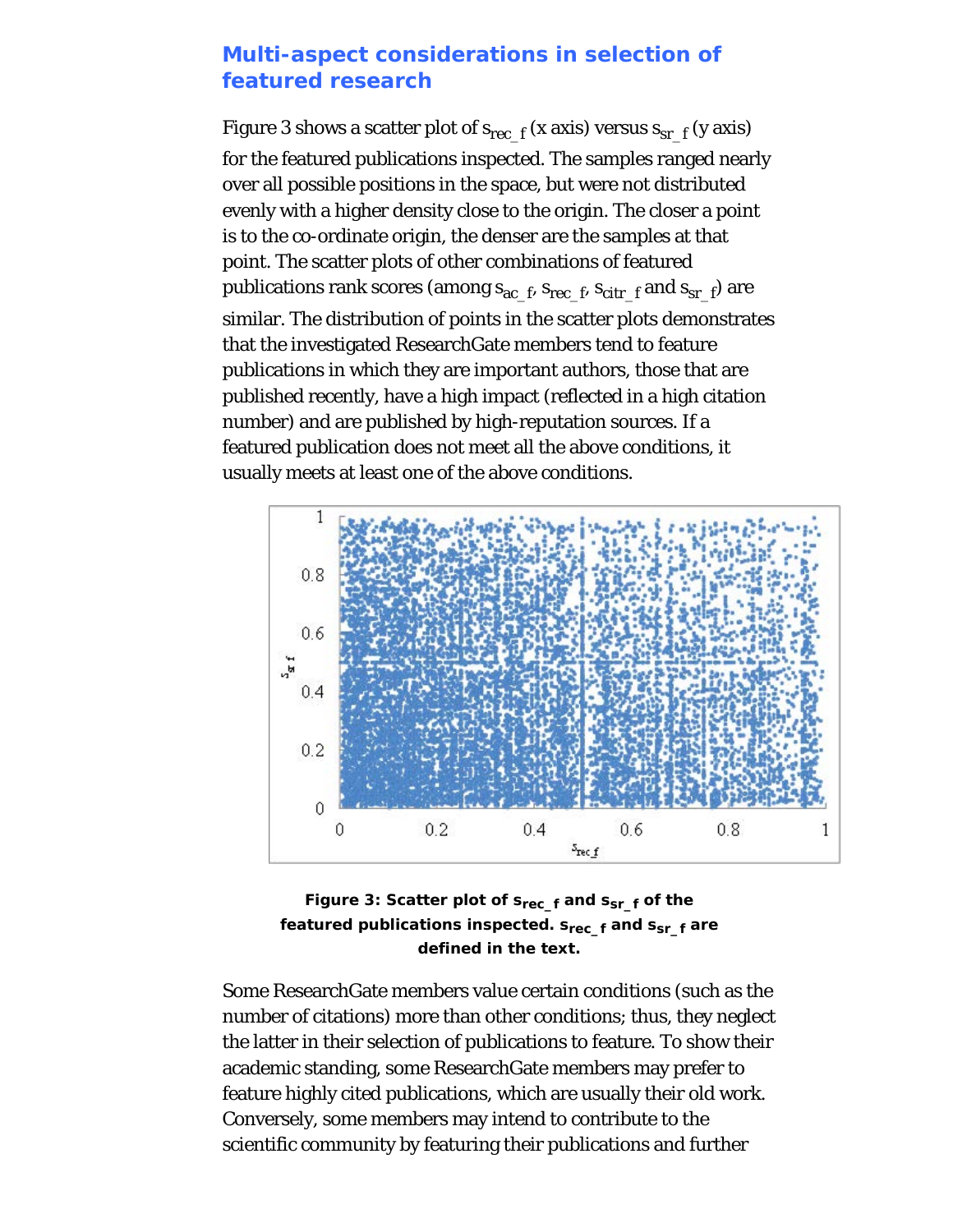their careers by seeking co-operation and financial support for their research and/or further development that could increase their citation numbers and thus credit their research, in which case they tend to use recent publications.

ResearchGate members can change the order of their listed featured publications. We ranked the top publication as 1 because visitors usually see it first among the featured publications and the bottom publication is ranked last. We performed multivariate linear regression on the rank of featured publications with *s*rec\_f,  $s_{\text{cit}}$ <sub>5</sub>,  $s_{\text{sr}}$ <sub>1</sub> and  $s_{\text{ac}}$ <sub>1</sub>. We obtained:  $R_{\text{FR}} = 1.433$  x  $s_{\text{rec}}$ <sub>1</sub> + 0.555 x  $s_{\text{cit}}$   $f + 1.241$  x  $s_{\text{sr}}$   $f + 3.558$  x  $s_{\text{ac}}$   $f$ , where  $R_{\text{FR}}$  is the rank of each featured publication on its author's list of featured publications. When the multivariate linear regression was performed on the rank of featured publications with  $s_{\text{rec}}$ <sub>f</sub>,  $s_{\text{citr}}$ <sub>f</sub>,  $s_{\text{sr}}$ <sub>f</sub> and  $s_{\text{ac}}$ <sub>f</sub>, we obtained  $R_{FR} = 1.743$  x  $s_{rec}$   $f + 0.893$  x  $s_{citr}$   $f + 0.837$  x  $s_{sr}$   $f + 0.837$ 3.406 x  $s_{ac-f}$ . This demonstrates that ResearchGate members regard their importance to the paper as the most important factor in featuring their publications.

The second important factor is publication recency. Citations (or citation rate) and source reputation are less important than the above two factors. Whether the intention of a ResearchGate member in featuring their publication is to show academic standing or to contribute to the community, he or she needs to choose publications in which he or she played an important role. The coefficient of  $s_{rec-f}$  in the regression equation is larger than that of  $s_{\text{cit-f}}$  (or  $s_{\text{cit-f}}$ ) and  $s_{\text{sr-f}}$ , which is reasonable because featuring recent publications can both highlight the author's highlevel research and create the potential to contribute to the wider scientific community, whereas featuring publications with high citations or those published in high-reputation sources can only show an author's academic standing.

Finally, ResearchGate members may have considered other factors when choosing publications to feature, which we will discuss in the next subsection.

# **Other considerations in cases of choosing publications to feature**

To find whether publications are valued differently by their authors and the scientific community, we conducted a survey of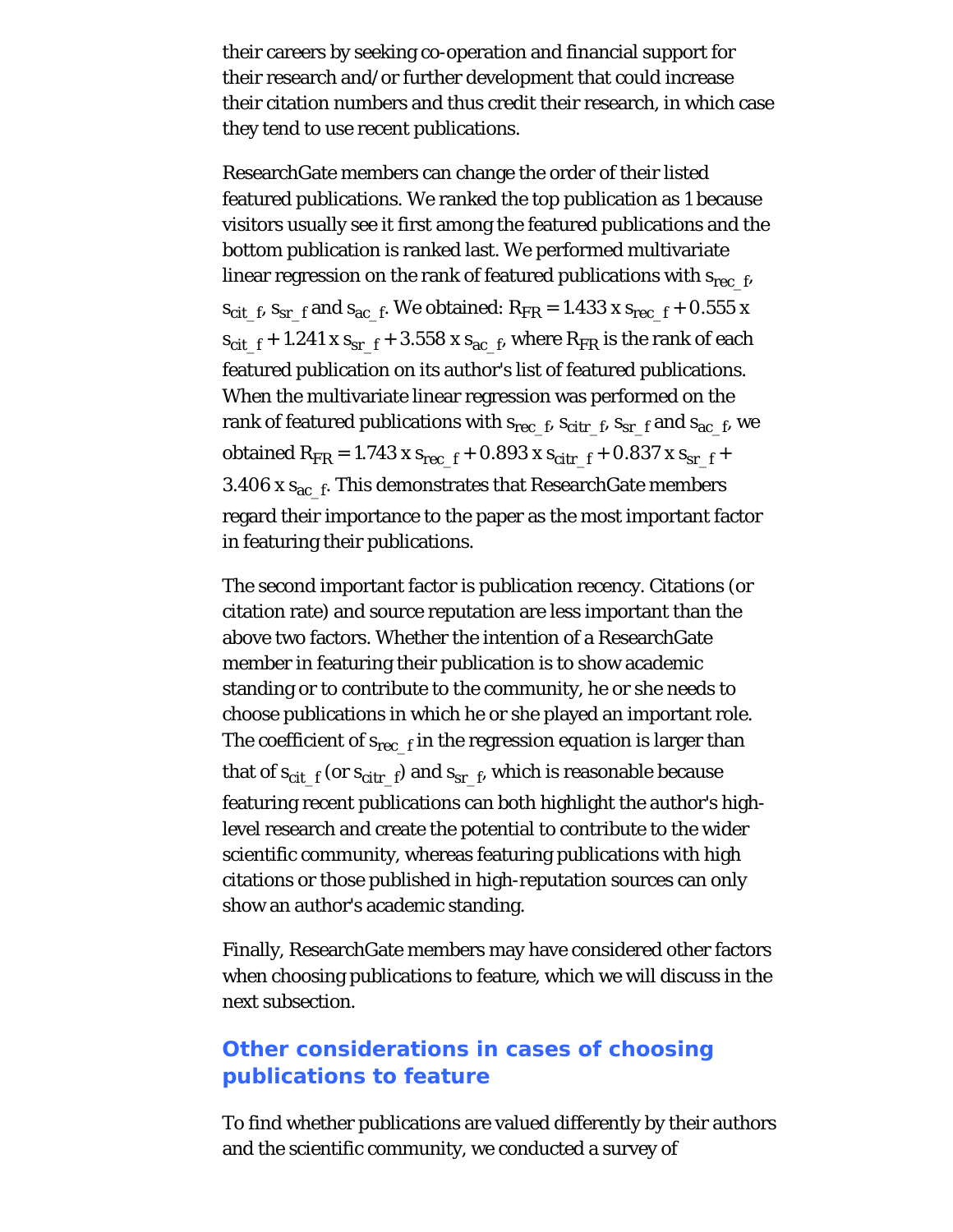ResearchGate members with a featured publication satisfying all of the following conditions: the member is an important author, the paper was published before 2010 in a low-reputation source and it has few citations. Additionally, the surveyed member should have more than 20 papers used in this study.

We selected featured publications in which the ResearchGate member had an important role because that implies familiarity with the paper. We selected featured publications published before 2010 because these papers have had enough time to accumulate citations. We surveyed the ResearchGate members with more than 20 papers to avoid surveying members with a narrow choice in their selection of featured publications. Eight hundred sixty-eight featured publications authored by 497 members satisfied the above three conditions.

We chose researchers with featured publications with few citations and low source reputation to survey because these factors indicate that the research has not yet been recognised by the research community. A low number of citations of the selected featured publications shows that other researchers have not used the research presented since publication. Publication by a lowreputation source implies that they may have been underestimated by more reputable sources before their publication. These conclusions are based on general experience and may not apply to all ResearchGate members because authors might not have submitted to high-reputation sources. Five of the 868 featured publications selected in the last paragraph were published in lowreputation source and had few citations.

Finally, we surveyed the five ResearchGate members who featured the above five publications that had few citations and were published in low-reputation source. Our question to them is shown below.

> *We are investigating academic publications using www.researchgate.net. We found that you set several publications as featured publications. Compared with your other publications, the following featured publication is not a highly cited paper and it was not published in a journal with a high reputation. This featured article is: [Featured publication - anonymised]. Would you please tell us why you set this paper as a featured publication?*

Three of the five ResearchGate members responded. Response 1 provides an alternative research evaluation criterion, social impact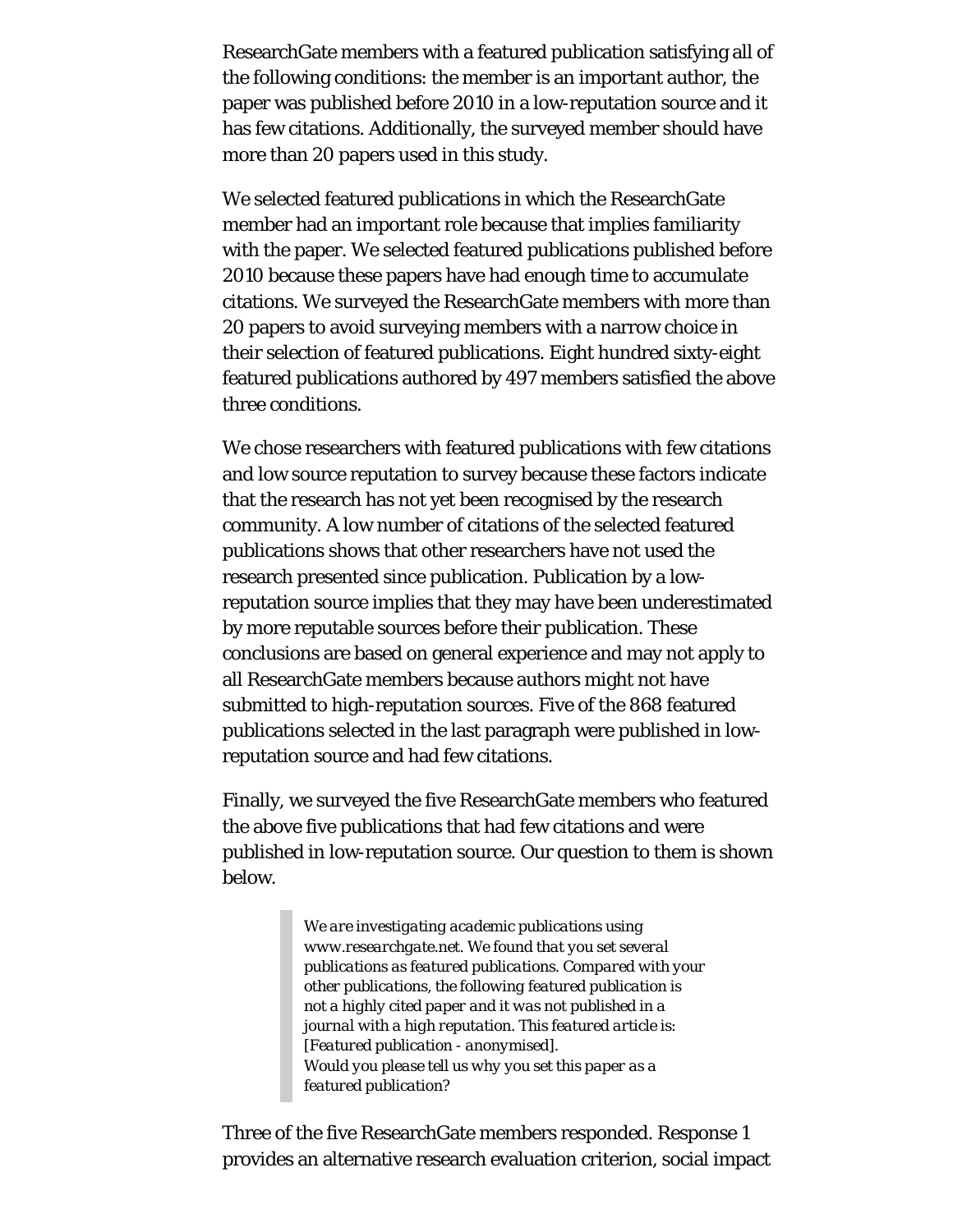rather than citations in scientific community.

*The essay appears originally in the New York Times. Not certain what this cite is.*

Response 2 shows that, as first reports of a method or concept may not be referenced in later studies on the same topic, the indication of worth based on citation is potentially flawed (Waltman, van Eck and Wouters, 2013).

> *Hello! This paper was the first (to my knowledge) of a key new process-full waveform inversion-in borehole seismic work. So, I wanted to establish the technique's lineage.*

Response 3 shows the member is confident with the quality of this featured publication. She attributes its low citation to the low popularity (reputation) of the journal in which it appeared. She wants to expand its impact.

> *Interesting research. My highly cited articles are known, read and cited already. I try to publicize my less cited articles using this feature. These are lesser-known journals, so the awareness of these articles is low. I am trying to increase the awareness on these in order to improve their impact through reading and citation by the academic audience.*

Based on the results of a questionnaire on researchers' perceptions of their papers, **Aksnes and Rip (2009)** concluded that for most of the investigated publications, citation counts reflected well the degree of contribution by articles. However, they found that there are some unimportant papers that were highly cited for a variety of reasons, such as the bandwagon effect or "friend" citations within some groups. Likewise, papers that were considered important by their authors had few citations for a variety of reasons, including the low visibility of the publishing journal, others citing follow-up studies of the paper, papers without follow-up studies because they completely solved a problem, relatively narrow topic, or work considered ahead of its time. The method used here provides a way to automatically search lowly cited papers that were valued by at least one author. However, the performance of the method depends on how many ResearchGate members featured their valued but lowly-cited publications.

### **Limitations**

There are two possible sources of error in our investigation. One is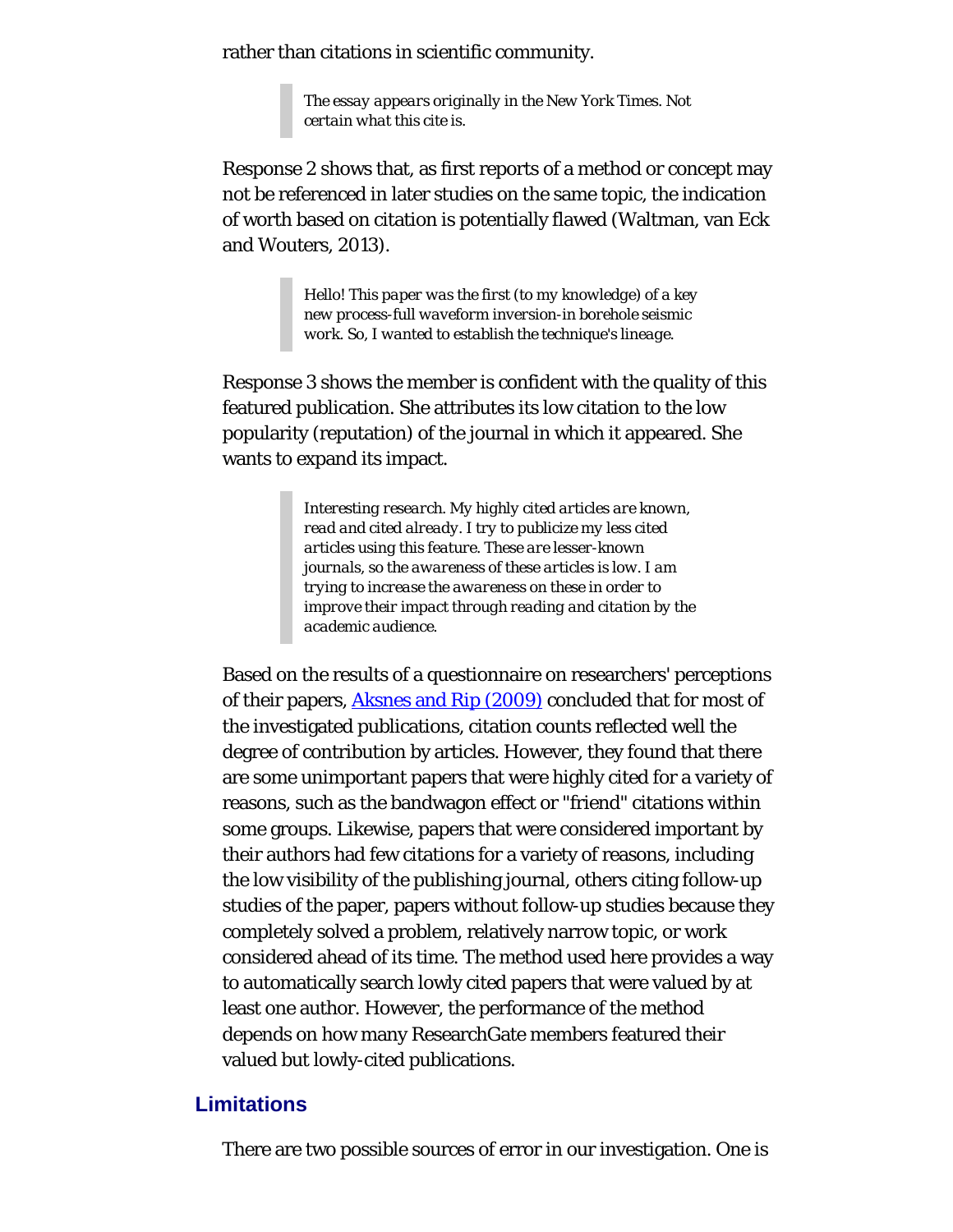that ResearchGate data have potential errors, such as incorrect paper publication times. In addition, there is uneven coverage on ResearchGate among scholars with different ages because younger researchers are more active on social media than older researchers [\(Nicholas](#page-22-0) *[et al.](#page-22-0)*[, 2015](#page-22-0); [Nicholas, Clark and Herman, 2016](#page-22-0)). Therefore, there are fewer "old" publications in ResearchGate. Consequently, only a small number of featured publications were searchable that were valued by their author(s) but otherwise ignored by the scientific community. The other source of error is our method, such as our estimation of the relative importance of ResearchGate members to their papers. However, we believe these errors do not lead to systematic deviation in the evaluation. Therefore, they have little effect on our conclusions.

One limitation of this work is that the proportion of ResearchGate members investigated in this study to all ResearchGate members at the selected universities is low. Many ResearchGate members may possibly have trouble locating the function to edit their featured research. Thus, the Featured research section on the ResearchGate members' home page is not yet fully effective.

Another limitation of this work is that it does not explore whether ResearchGate members feature their most characteristic research, which is a natural assumption to make. Future work should conduct a content analysis comparing ResearchGate members' self-featured publications and his or her other publications, as well as with the featured work and publications of their peers.

The last limitation is that this study does not validate whether featuring publications in ResearchGate increases their citations. Despite the effect of featuring publications on citation counts, this work found featured articles with none or few citations.

### **Conclusion**

Using the collected ResearchGate data, we found that researchers tend to feature their own publications in which they are important authors, or were recently published, highly cited or published in high-reputation sources. We also identified research publications valued by the author, but which have not been recognised by others.

ResearchGate provides opportunities for researchers to highlight their academic level. Therefore, it is unsurprising that researchers prefer to feature publications in which they are important authors. When researchers evaluate their peers' publications, they consider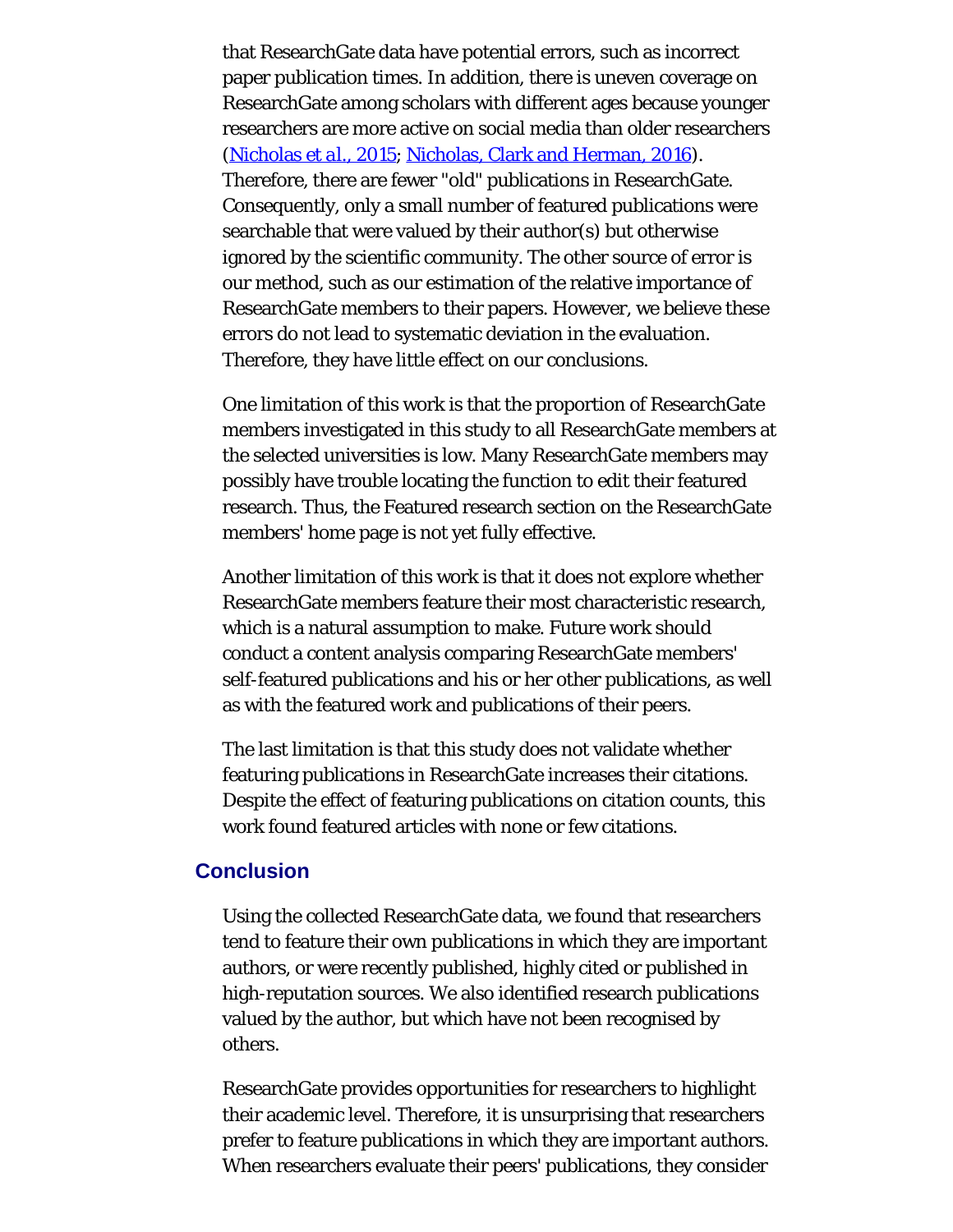the citation number and the reputation of the publication source. Our findings show that most researchers treat their own achievements and those of others similarly, or they cater to such evaluation criteria in the selection of featured publications. However, this is not always the case. In some cases, quality is not indicated by citations or source reputation. Pioneering work may be neglected in citations.

ResearchGate's Featured research function also facilitates its members to contribute to the greater scientific community. From this perspective, some ResearchGate members prefer to feature recent published papers in which they played an important role to show what they can do for others.

We did not find variations in trends of authorship, recency, citation and source reputation tendency of the featured publications based on the rank of the universities affiliated with the ResearchGate members or the members' academic position (this was not listed for brevity's sake).

We did find academic papers that were valued differently by the authors versus the scientific community. We believe there must be other similar papers because our data did not cover all universities and many ResearchGate members may not be aware of the option to select their own publications to feature. Some ResearchGate members may have featured their self-archived papers that were not published in journals or conferences. The survey results show that featuring lowly cited papers published in less-reputable journals implies the member's insistence that such featured publications are important, although their peers have failed to recognise them.

The ability of our investigation method to find articles that were valued differently by the authors versus the scientific community can be applied to find potentially important published studies that have not been recognised by the research community, such as sleeping beauties or delayed recognition [\(Glanzel and Garfield,](#page-22-0) [2004; van Raan, 2004](#page-22-0)) and resisted discoveries [\(Barber, 1961](#page-22-0); [Fang, 2015\)](#page-22-0). Such studies are usually innovative and important to scientific progress (**Barber, 1961**) because they are ahead of their time [\(van Raan, 2004](#page-22-0)). The authors of the papers of two such cases valued these papers, despite the lack of recognition or acceptance from others. If a researcher values their low-citation paper, s/he deems that there are some important findings or methods in it and it might be recognised by others someday in the future, and then it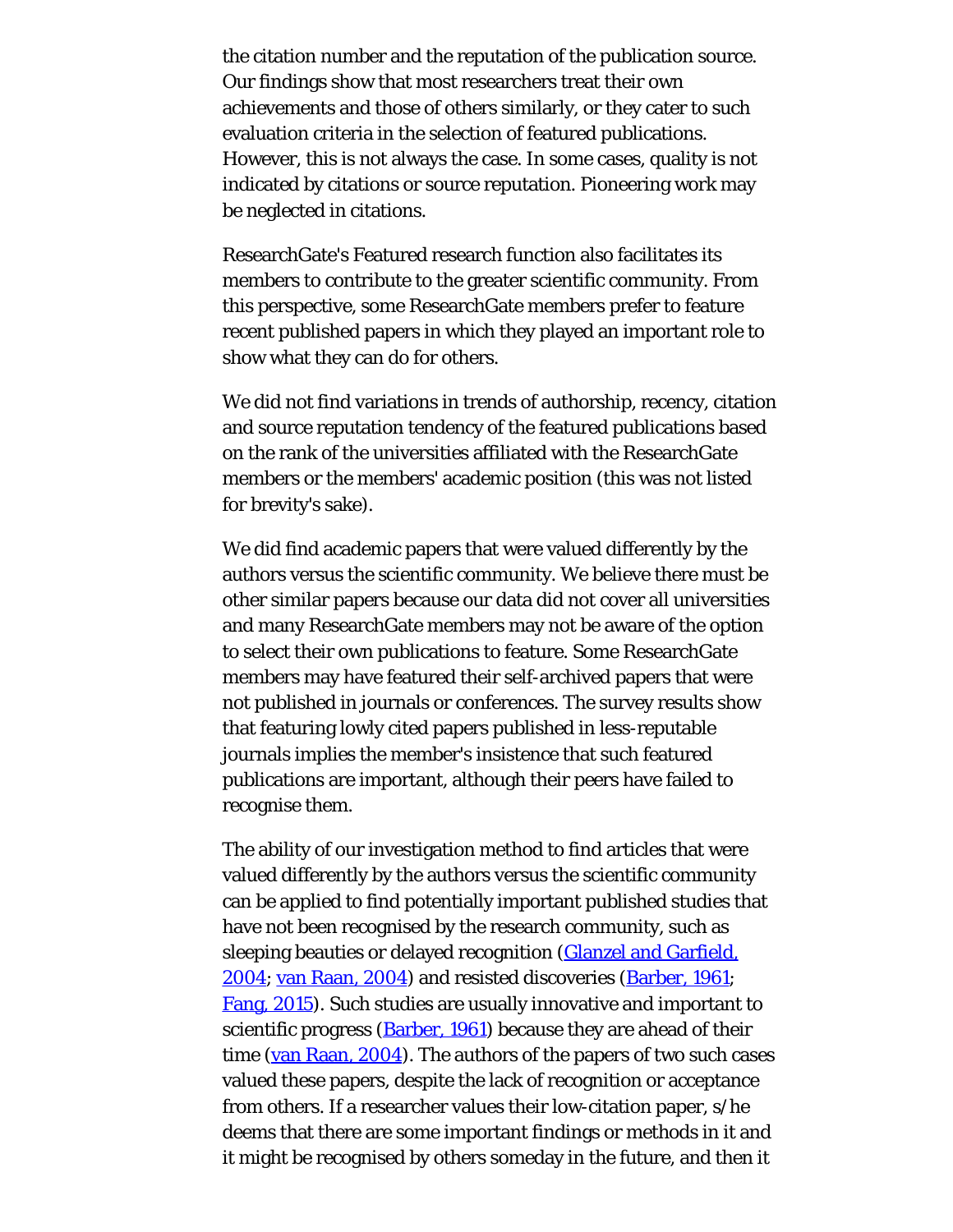will be a future sleeping beauty. The method in this investigation may provide opportunities for finding and identifying such undervalued work. However, this does not mean that all unrecognised papers that are valued by their authors are important, because their authors may insist on wrong ideas. Detailed inspection is needed to determine whether such authors are correct. Seriously and carefully studying others' lowly cited featured publications that were published in low-reputation sources may possibly facilitate promising breakthrough research directions. This method can benefit individual researchers and the whole scientific community. We believe that our method will have higher efficiency if the Featured Research function on ResearchGate is utilised fully. With time elapsing, now young members will provide a wealth of featured publications for this article's approach to identify more unrecognised important papers.

#### **Acknowledgements**

This study was supported by Humanities and Social Sciences Foundation of the Ministry of Education of China (16YJE870002); Philosophy and Social Sciences Foundation of Jiangsu High School (2016SJB870005).

#### <span id="page-18-0"></span>**About the authors**

**Xuan Zhen Liu** is an associate senior librarian at Library of Nanjing Medical University, No. 140, Hanzhong Road, Nanjing, China. Her research interests include bibliometrics, research evaluation, scientometrics. She can be contacted at: [lxz@njmu.edu.cn](mailto:lxz@njmu.edu.cn).

**Hui Fang** is an associate professor at School of Electronic Science and Engineering, Nanjing University, No. 163, Xianlin Avenue, Qixia District, Nanjing, China. His research interests include research evaluation, research policy, scientometrics, semantic analysis, Data Mining. He can be contacted at: [fanghui@nju.edu.cn](mailto:fanghui@nju.edu.cn).

#### **References**

- Aksnes, D.W. & Rip A. (2009). Researchers' perceptions of citations. *Research Policy, 38*(6), 895-905.
- Barber, B. (1961). Resistance by scientists to scientific discovery. *Science, 134*(347), 596-602.
- Campanario, J.M. (2009). Rejecting and resisting Nobel class discoveries: accounts by Nobel Laureates. *Scientometrics, 81*(2), 549-565.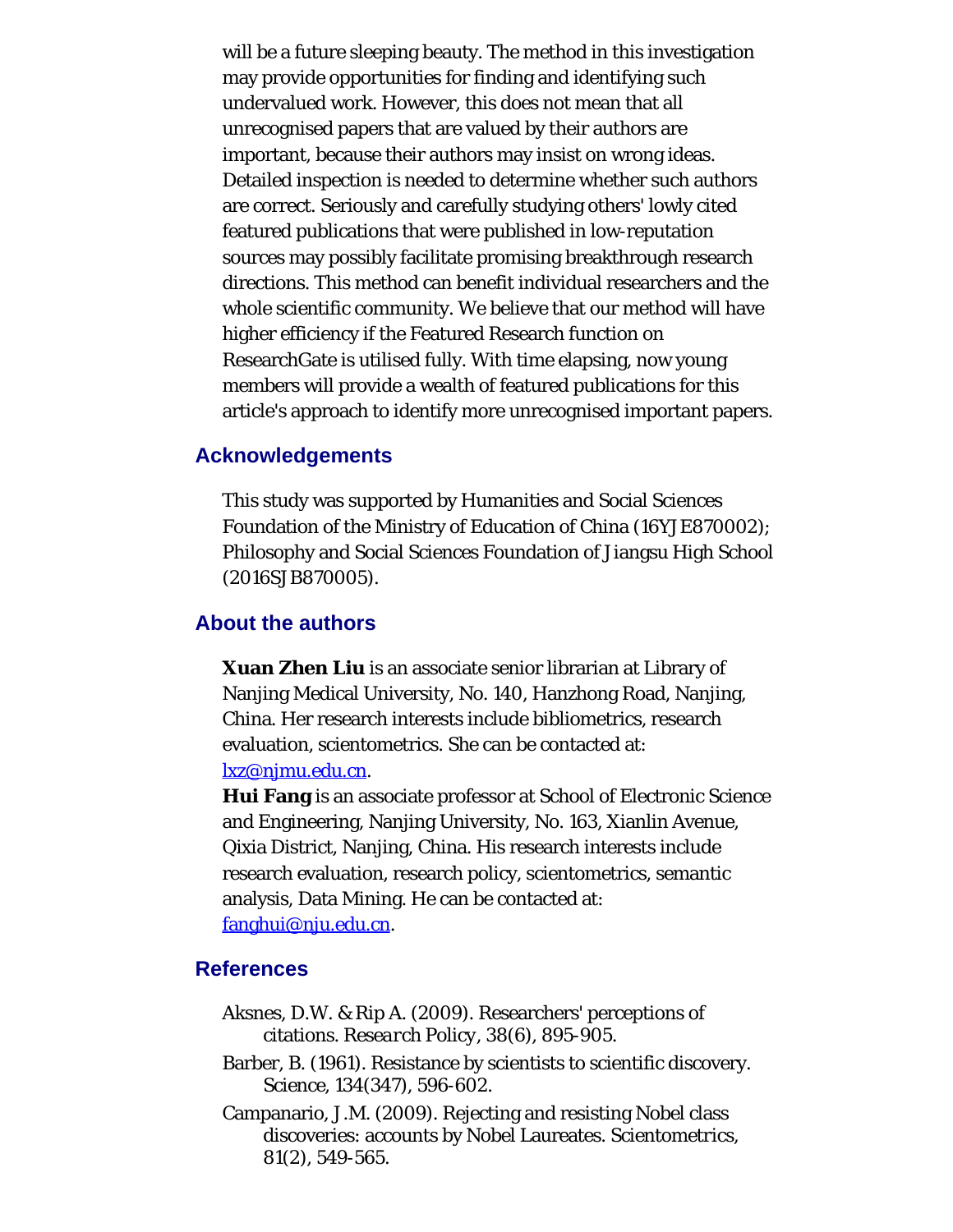- Cano, V. & Lind, N.C. (1991). Citation life-cycles of 10 citationclassics. *Scientometrics, 22*(2), 297-312.
- de Solla Price, D.J. (1981). Multiple authorship. *Science, 212*(4498), 986-986.
- Egghe, L., Rousseau, R. & Van Hooydonk, G. (2000). Methods for accrediting publications to authors or countries: consequences for evaluation studies. *Journal of the American Society for Information Science, 51*(2), 145-157.
- Fang, H. (2015). An explanation of resisted discoveries based on construal-level theory. *Science and Engineering Ethics, 21*(1), 41-50.
- Gazni, A. & Ghaseminik, Z. (2016). Author practices in citing other authors, institutions, and journals. *Journal of the Association for Information Science and Technology, 67*(10), 2536-2549.
- Glanzel, W. & Garfield, E. (2004). The myth of delayed recognition. *The Scientist, 18*(11), 8-8.
- Gonzalez-Pereira, B., Guerrero-Bote, V.P. & Moya-Anegon, F. (2010). A new approach to the metric of journals' scientific prestige: the SJR indicator. *Journal of Informetrics, 4*(3), 379-391.
- Hammarfelt, B., de Rijcke, S.D. & Rushforth, A.D. (2016). Quantified academic selves: the gamification of research through social networking services. *Information Research, 21*(2), SM1.
- Haunschild, R. & Bornmann, L. (2015). Discussion about the new Nature Index. *Scientometrics, 102*(2), 1829-1830.
- Haustein, S., Peters, I., Bar-Ilan, J., Priem, J., Shema, H. & Terliesner, J. (2014). Coverage and adoption of altmetrics sources in the bibliometric community.*Scientometrics, 101*(2), 1145-1163.
- Hoffmann, C.P., Lutz, C. & Meckel, M. (2016). A relational altmetric? Network centrality on ResearchGate as an indicator of scientific impact. *Journal of the Association for Information Science and Technology, 67*(4), 765-775.
- Ingawale, M., Dutta, A., Roy, R. & Seetharaman, P. (2013). Network analysis of user generated content quality in Wikipedia. *Online Information Review, 37*(4), 602-619.
- Jamali, H.R., Nicholas, D. & Herman, E. (2016). Scholarly reputation in the digital age and the role of emerging platforms and mechanisms. *Research Evaluation, 25*(1), 37- 49.
- Jeng, W., DesAutels, S., He, D. & Li, L. (2017). Information exchange on an academic social networking site: a multidiscipline comparison on ResearchGate Q&A. *Journal of the Association for Information Science and Technology, 68*(3), 638-652.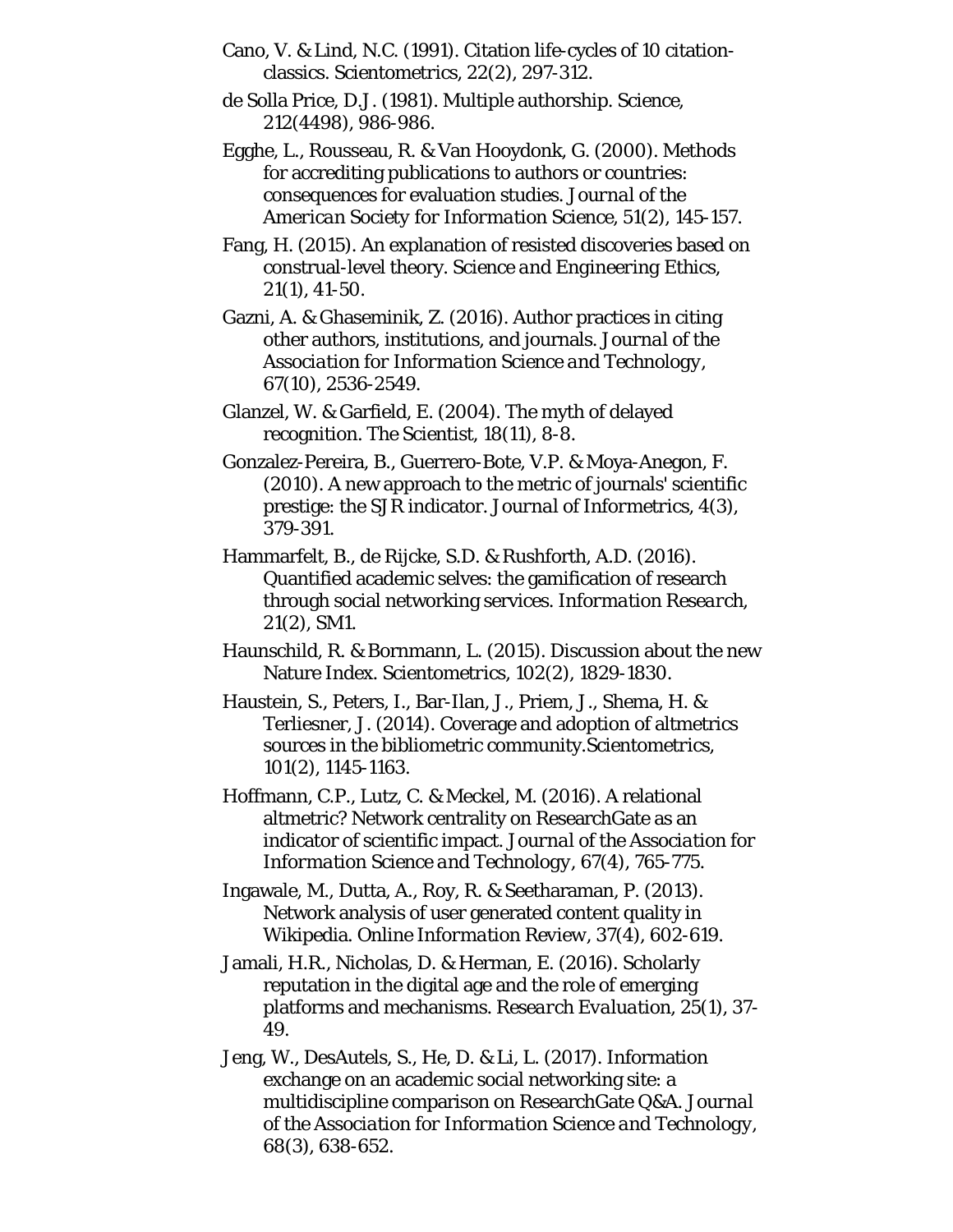Jordan, K. (2015). [Exploring the ResearchGate score as an](http://www.webcitation.org/6wm5Ij1TS) [academic metric: reflections and implications for practice](http://www.webcitation.org/6wm5Ij1TS). In *Proceedings of the Quantifying and Analysing Scholarly Communication on the Web workshop (ASCW'15).* Oxford. Retrieved from http://ascw.know-center.tugraz.at/wpcontent/uploads/2015/06/ASCW15\_jordan\_response\_krakerlex.pdf. (Archived by WebCite® at http://www.webcitation.org/6wm5Ij1TS)

Kraker, P. & Lex, E. (2015). [A critical look at the ResearchGate](http://www.webcitation.org/6wm5iySse) [score as a measure of scientific reputation](http://www.webcitation.org/6wm5iySse). In *Proceedings of the Quantifying and Analysing Scholarly Communication on the Web workshop (ASCW'15).* Oxford. Retrieved from http://ascw.know-center.tugraz.at/wpcontent/uploads/2016/02/ASCW15\_kraker-lex-a-criticallook-at-the-researchgate-score\_v1-1.pdf. (Archived by WebCite® at http://www.webcitation.org/6wm5iySse)

Lindsey, D. (1980). Production and citation measures in the sociology of science: the problem of multiple authorship. *Social Studies of Science, 10*(2), 145-162.

Liu, X.Z. & Fang, H. (2012). Fairly sharing the credit of multiauthored papers and its application in the modification of *h*index and *g*-index. *Scientometrics, 91*(2), 37-49.

Liu, X.Z. & Fang, H. (2014). Scientific group leaders' authorship preferences: an empirical investigation. *Scientometrics, 98*(2), 909-925.

Memon, A.R. (2016). ResearchGate is no longer reliable: leniency towards ghost journals may decrease its impact on the scientific community. *Journal of the Pakistan Medical Association, 66*(12), 1643-1647.

Nicholas, D., Clark, D. & Herman, E. (2016). ResearchGate: Reputation uncovered. *Learned Publishing, 29*(3), 173-182.

Nicholas, D., Jamali, H.R., Watkinson, A., Herman, E., Tenopir, C., Volentine, R., Allard, S. & Levine, K. (2015). Do younger researchers assess trustworthiness differently when deciding what to read and cite and where to publish? *International Journal of Knowledge Content Development & Technology, 5*(2), 45-63.

Olmeda-Gomez, C. & de Moya-Anegon, F. (2016). Publishing trends in library and information sciences across European countries and institutions. *Journal of Academic Librarianship, 42*(1), 27-37.

Orduna-Malea, E., Martín-Martín, A., Thelwall, M. & López-Cózar, E.D. (2017). Do ResearchGate scores create ghost academic reputations? *Scientometrics, 112*(1): 443-460.

Ortega, J.L. (2015). Relationship between altmetric and bibliometric indicators across academic social sites: the case of CSIC's members. *Journal of Informetrics, 9*(1), 39-49.

Ransbotham, S. & Kane, G.C. (2011). Membership turnover and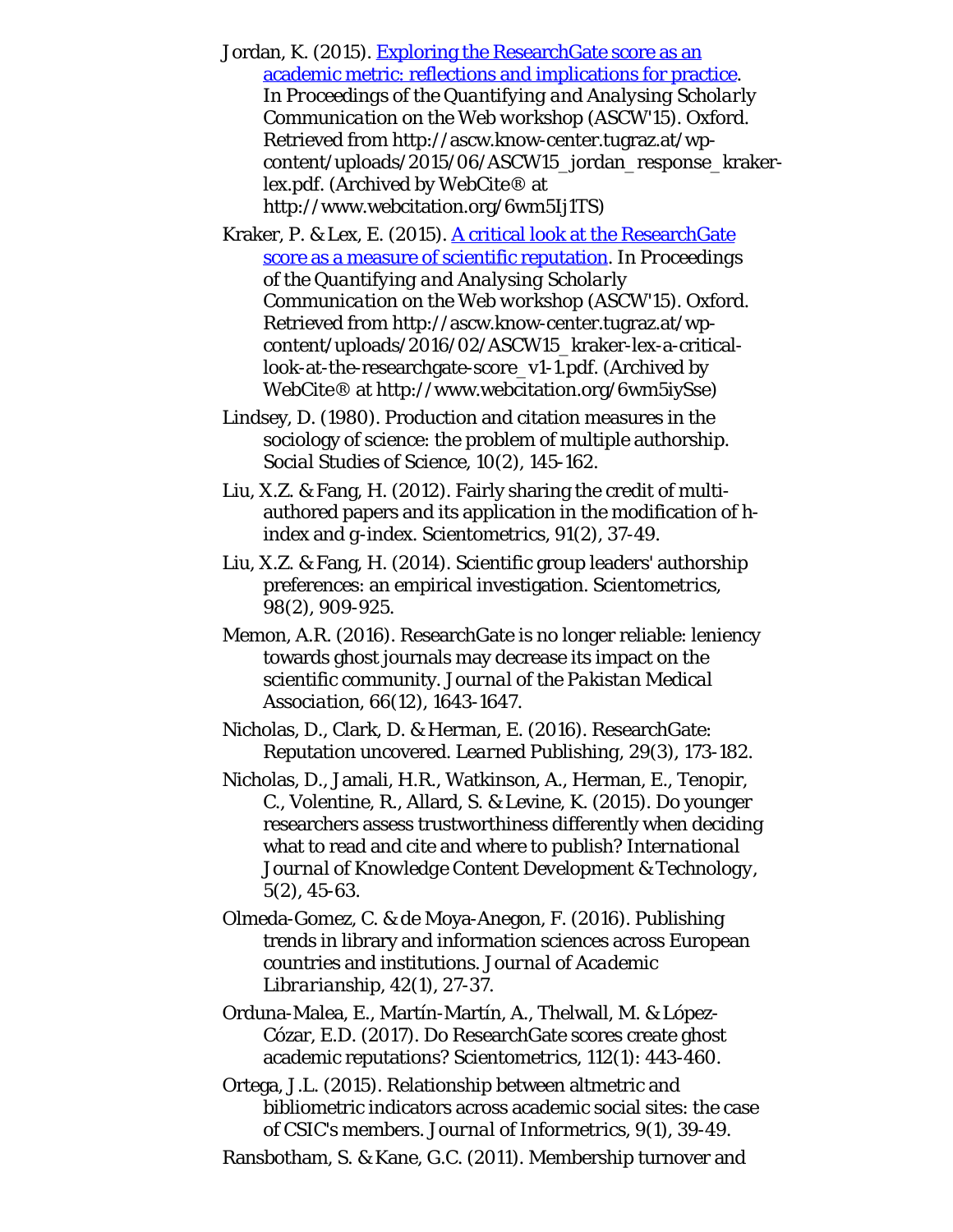collaboration success in online communities: explaining rises and falls from grace in wikipedia. *MIS Quarterly, 35*(3), 613-627.

- Riesenberg, D. & Lundberg, G.D. (1990). The order of authorship: who's on the first. *The Journal of the American Medical Association, 264*(14), 1857-1857.
- Sahoo, S. (2016). Analyzing research performance: proposition of a new complementary index. *Scientometrics, 108*(2), 489- 504.
- Shadish, W.R., Tolliver, D., Gray, M. & Gupta, S.K.S. (1995). Author judgements about works they cite - 3 studies from psychology journals. *Social Studies of Science, 25*(3), 477- 498.
- Stallings, J., Vance, E., Yang, J., Vannier, M.W., Liang, J., Pang, L., Dai, L., Ye, I. & Wang, G. (2013). Determining scientific impact using a collaboration index. *PNAS, 110*(24), 9680- 9685.
- Thelwall, M. & Kousha, K. (2014). ResearchGate articles: age, discipline, audience size, and impact. *Journal of the Association for Information Science and Technology, 68*(2), 468-479.
- Thelwall, M. & Kousha, K. (2015a). ResearchGate: disseminating, communicating, and measuring scholarship? *Journal of the Association for Information Science and Technology, 66*(5), 876-889.
- Thelwall, M. & Kousha, K. (2015b). Web indicators for research evaluation. Part 2: social media metrics. *Profesional de la Informacion, 24*(5), 607-620.
- Thelwall, M. & Kousha, K. (2017). ResearchGate articles: Age, discipline, audience size, and impact. *Journal of the Association for Information Science and Technology, 68*(2), 468-479.
- Trueba, F.J. & Guerrero, H. (2004). A robust formula to credit authors for their publications. *Scientometrics, 60*(2), 181- 204.
- van Raan, A. F. J. (2004). Sleeping beauties in science. *Scientometrics, 59*(3), 467-472.
- Waltman, L. (2012). An empirical analysis of the use of alphabetical authorship in scientific publishing. *Journal of Informetrics, 6*(4), 700-711.
- Waltman, L., van Eck, N.J. & Wouters P. (2013). Counting publications and citations: is more always better? *Journal of Informetrics, 7*(3), 635-641.
- Wang, M.Y., Yu, G., Xu, J.Z., He, H.X., Yu, D.R. & An, S. (2012). Development a case-based classifier for predicting highly cited papers. *Journal of Informetrics, 6*(4), 586-599.
- Wang, X.W., Liu, C. & Mao, W.L. (2015). Does a paper being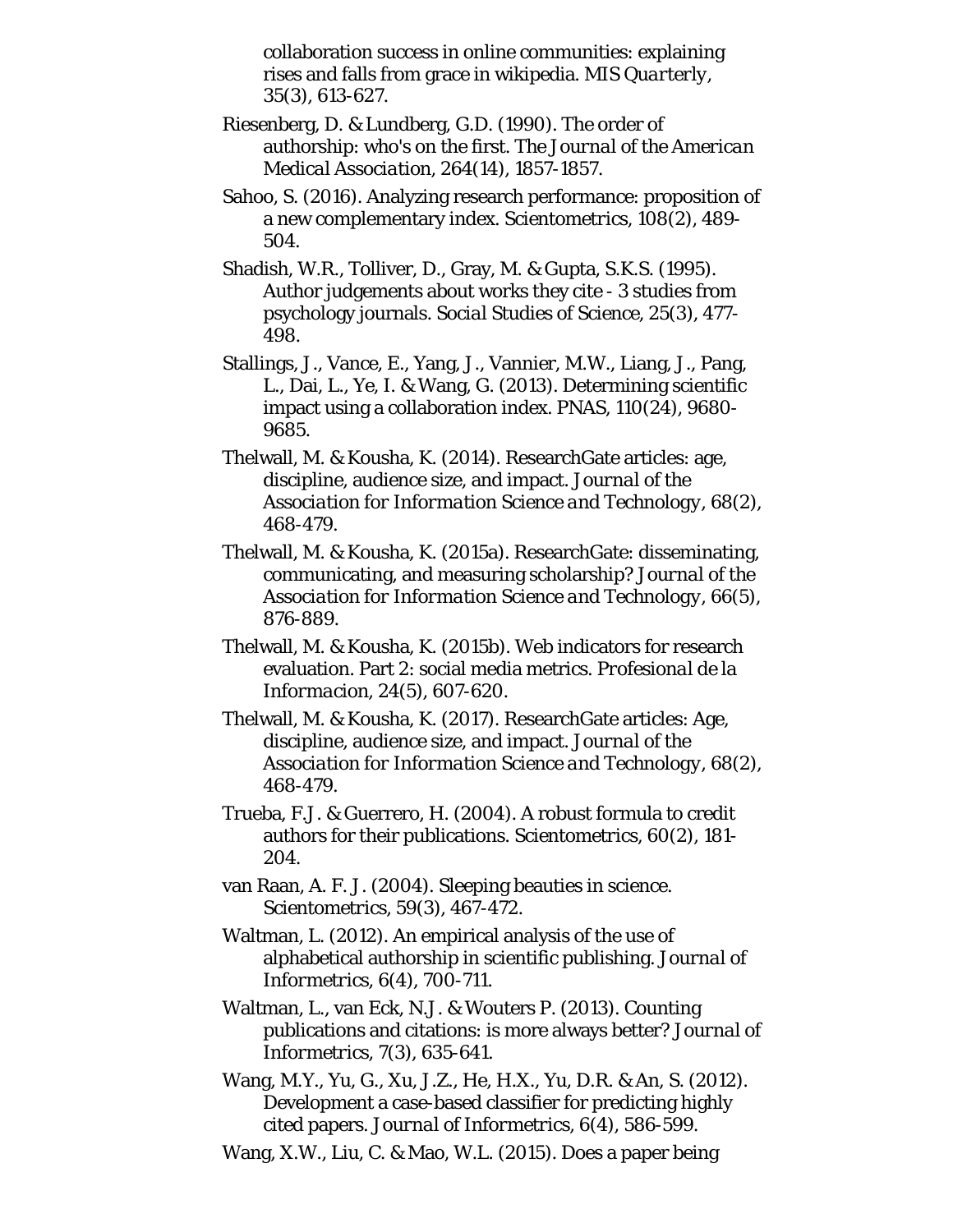<span id="page-22-0"></span>featured on the cover of a journal guarantee more attention and greater impact? *Scientometrics, 102*(2), 1815-1821.

<span id="page-22-3"></span><span id="page-22-1"></span>Zhao, D. & Strotmann A. (2011). Counting first, last, or all Authors in citation analysis: a comprehensive comparison in the highly collaborative stem cell research field. *Journal of the American Society for Information Science and Technology, 62*(4), 654-676.

### **How to cite this paper**

Liu, X.Z. & Fang, H. (2018). Which academic papers do researchers tend to feature on ResearchGate? *Information Research, 23*(1), paper 785. Retrieved from http://InformationR.net/ir/23- 1/paper785.html (Archived by WebCite® at http://www.webcitation.org/6xmrE3R9P)

### <span id="page-22-2"></span>**Appendix**

| <b>Schemed</b><br>rank <sup>a</sup> | Rank ntie<br>a | a              | University (n <sub>rm_f</sub> ) <sup>b</sup>   |
|-------------------------------------|----------------|----------------|------------------------------------------------|
| 1                                   | 1              | 1              | Princeton University (52)                      |
| 6                                   | 5              | $\overline{2}$ | Columbia University (126)                      |
| 11                                  | 11             | 1              | Dartmouth College (34)                         |
| 16                                  | 15             | 4              | Cornell University (102)                       |
| 21                                  | 20             | 3              | University of California,<br>Berkeley (98)     |
| 26                                  | 24             | 3              | University of California, Los<br>Angeles (146) |
| 31                                  | 31             | $\overline{1}$ | Boston College, USA (19)                       |
| 36                                  | 36             | 1              | New York University (66)                       |
| 41                                  | 39             | 5              | Boston University (72)                         |
| 46                                  | 44             | 6              | University of Wisconsin-<br>Madison (127)      |
| 51                                  | 50             | 4              | University of Florida (140)                    |
| 56                                  | 56             | 4              | University of Texas at Austin<br>(117)         |
| 61                                  | 60             | 6              | Purdue University (95)                         |
| 66                                  | 66             | $\overline{2}$ | Clemson University (41)                        |
| 71                                  | 71             | 3              | University of Minnesota Twin<br>Cities (99)    |
| 76                                  | 74             | 5              | Texas A&M University (101)                     |
| 81                                  | 79             | 3              | University of Delaware (42)                    |
| 86                                  | 86             | 6              | Binghamton University (27)                     |
| 91                                  | 86             | 6              | Indiana University<br>Bloomington (50)         |
| 96                                  | 96             | 3              | Stony Brook University (47)                    |
| 101                                 | 99             | $\overline{4}$ | Auburn University (32)                         |
| 106                                 | 103            | 4              | University of Tennessee (47)                   |
|                                     |                |                |                                                |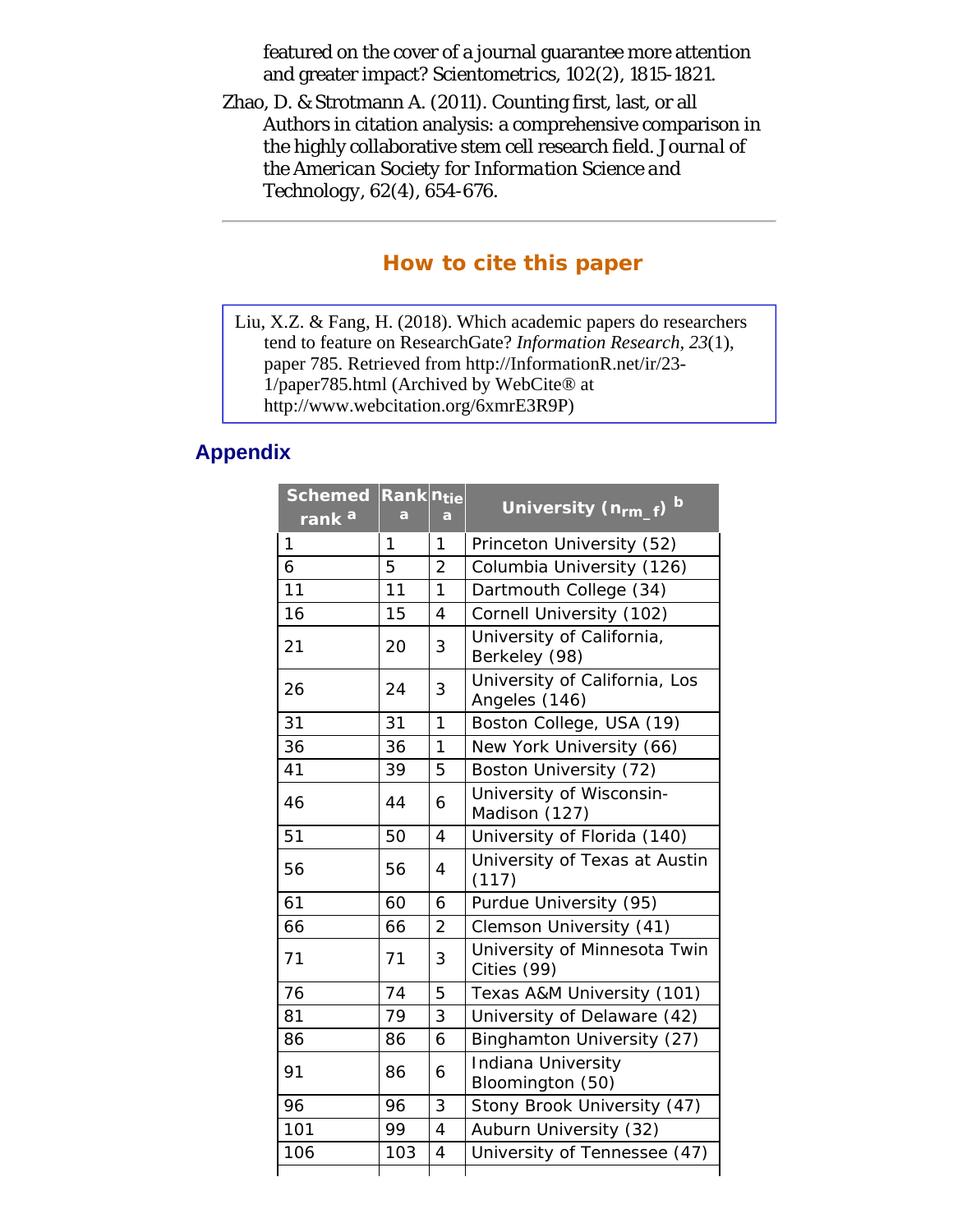| 111                                                                                                                                                                      | 111 | $\overline{7}$ | University of Missouri (53)                        |  |  |  |
|--------------------------------------------------------------------------------------------------------------------------------------------------------------------------|-----|----------------|----------------------------------------------------|--|--|--|
| 116                                                                                                                                                                      | 111 | $\overline{7}$ | University of Utah (81)                            |  |  |  |
| 121                                                                                                                                                                      | 118 | 6              | University of Kansas (58)                          |  |  |  |
| 126                                                                                                                                                                      | 124 | 5              | The University of Arizona<br>(81)                  |  |  |  |
| 131                                                                                                                                                                      | 129 | 4              | Colorado State University<br>(50)                  |  |  |  |
| 136                                                                                                                                                                      | 135 | 8              | Louisiana State University<br>(41)                 |  |  |  |
| 141                                                                                                                                                                      | 135 | 8              | University of Cincinnati (50)                      |  |  |  |
| 146                                                                                                                                                                      | 146 | 6              | Ohio University (26)                               |  |  |  |
| 151                                                                                                                                                                      | 146 | 6              | University of Texas at Dallas<br>(20)              |  |  |  |
| 156                                                                                                                                                                      | 152 | 7              | University of Illinois at<br>Chicago (73)          |  |  |  |
| 161                                                                                                                                                                      | 159 | 5              | University of South Florida<br>(61)                |  |  |  |
| 166                                                                                                                                                                      | 164 | 5              | Virginia Commonwealth<br>University (51)           |  |  |  |
| 171                                                                                                                                                                      | 171 | 5              | University of Louisville (35)                      |  |  |  |
| 176                                                                                                                                                                      | 176 | $\overline{7}$ | University of Central Florida<br>(44)              |  |  |  |
| 181                                                                                                                                                                      | 176 | 7              | University of New Mexico<br>(40)                   |  |  |  |
| 186                                                                                                                                                                      | 183 | 5              | West Virginia University (32)                      |  |  |  |
| 191                                                                                                                                                                      | 188 | 6              | Kent State University (22)                         |  |  |  |
| 196                                                                                                                                                                      | 194 | 3              | University of Houston (43)                         |  |  |  |
| 201                                                                                                                                                                      | 197 | 5              | University of Colorado (60)                        |  |  |  |
| 206                                                                                                                                                                      | 202 | 8              | University of North Carolina<br>at Charlotte (17)  |  |  |  |
| 211                                                                                                                                                                      | 210 | $\overline{4}$ | Old Dominion University (21)                       |  |  |  |
| 216                                                                                                                                                                      | 214 | 6              | Nova Southeastern University<br>(9)                |  |  |  |
| 221                                                                                                                                                                      | 220 | 12             | New Mexico State University<br>(15)                |  |  |  |
| 226                                                                                                                                                                      | 220 | 12             | University of Massachusetts<br>Boston (14)         |  |  |  |
| 231                                                                                                                                                                      | 220 | 12             | Utah State University (31)                         |  |  |  |
| Note: a) The rank of the universities is provided by<br>US New & World Report. $n_{\text{tie}}$ is the number of<br>universities which tie for the rank. Schemed rank is |     |                |                                                    |  |  |  |
| the rank of the university we intended to select in                                                                                                                      |     |                |                                                    |  |  |  |
| this study, and it is included in the range of the tied                                                                                                                  |     |                |                                                    |  |  |  |
| rank of the universities in the same row. b) For each                                                                                                                    |     |                |                                                    |  |  |  |
| university, $n_{rm}$ is the number of members whose                                                                                                                      |     |                |                                                    |  |  |  |
|                                                                                                                                                                          |     |                | featured research and publications were counted in |  |  |  |
| this study.                                                                                                                                                              |     |                |                                                    |  |  |  |

#### **Table A1: The universities whose ResearchGate members are used in this study**